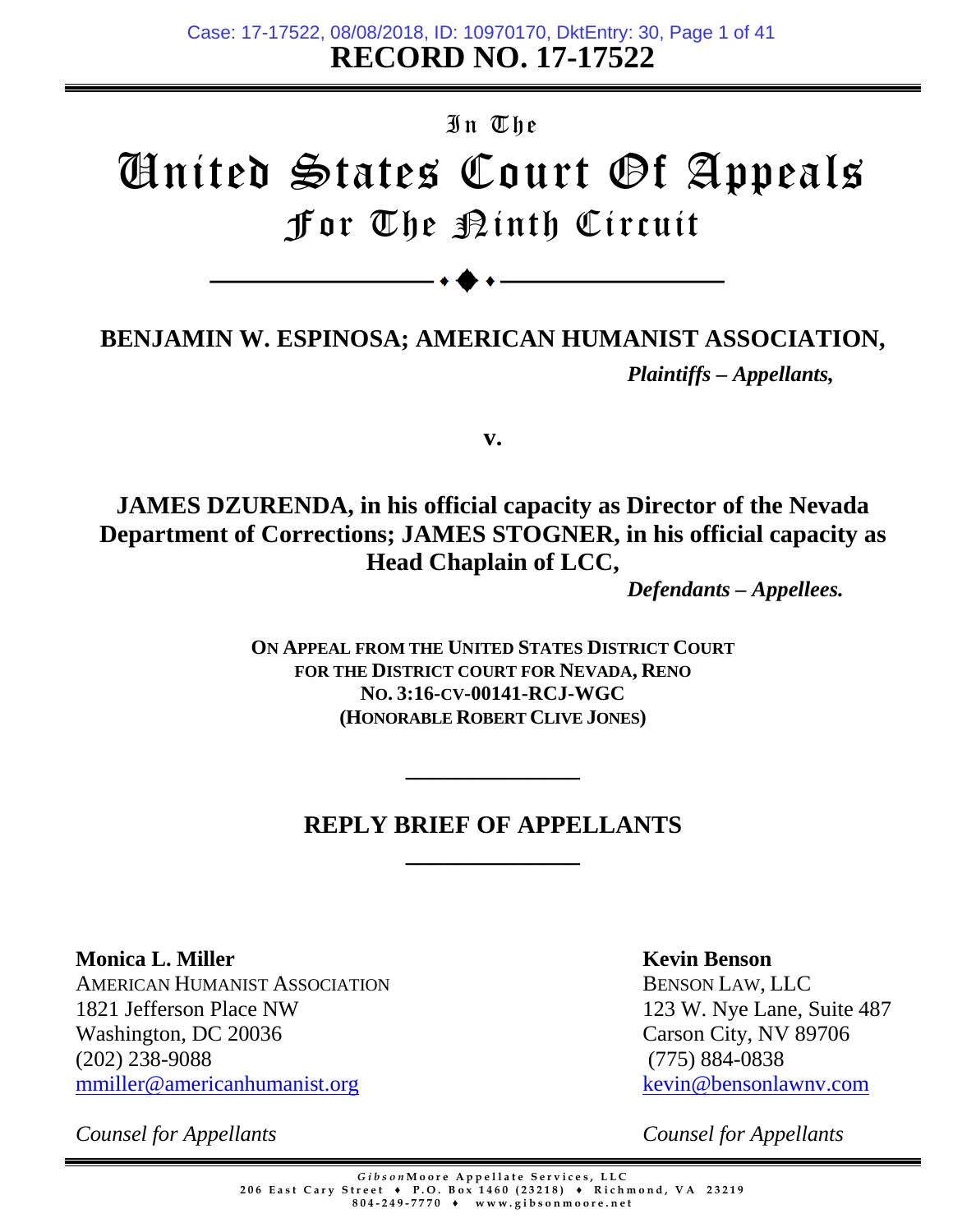# **TABLE OF CONTENTS**

## **Page:**

|  | $\mathbf{I}$ . |                                                                 |                                                                                                                               |  |  |
|--|----------------|-----------------------------------------------------------------|-------------------------------------------------------------------------------------------------------------------------------|--|--|
|  | II.            |                                                                 |                                                                                                                               |  |  |
|  | Ш.             | The District Court erred in dismissing the Establishment Clause |                                                                                                                               |  |  |
|  |                | A.                                                              | Appellants' pleadings were more than sufficient to survive                                                                    |  |  |
|  |                | <b>B.</b>                                                       | The District Court dismissed the complaint solely<br>because Humanists do not believe in the supernatural,                    |  |  |
|  |                | $\mathbf{C}$ .                                                  | The Establishment Clause prohibits discrimination<br>against Humanists regardless of whether Humanism is a                    |  |  |
|  |                | D.                                                              | Secular Humanism has long been recognized as a                                                                                |  |  |
|  |                | Ε.                                                              | Humanism qualifies as a religion under the                                                                                    |  |  |
|  |                | F.                                                              |                                                                                                                               |  |  |
|  | IV.            |                                                                 | The District Court's failure to address the Equal Protection<br>Clause Claim requires reversal, but remand is not necessary23 |  |  |
|  |                | A.                                                              | Appellants were not required to "set forth all the beliefs<br>and tenants [sic] of the other religions" to survive<br>.23     |  |  |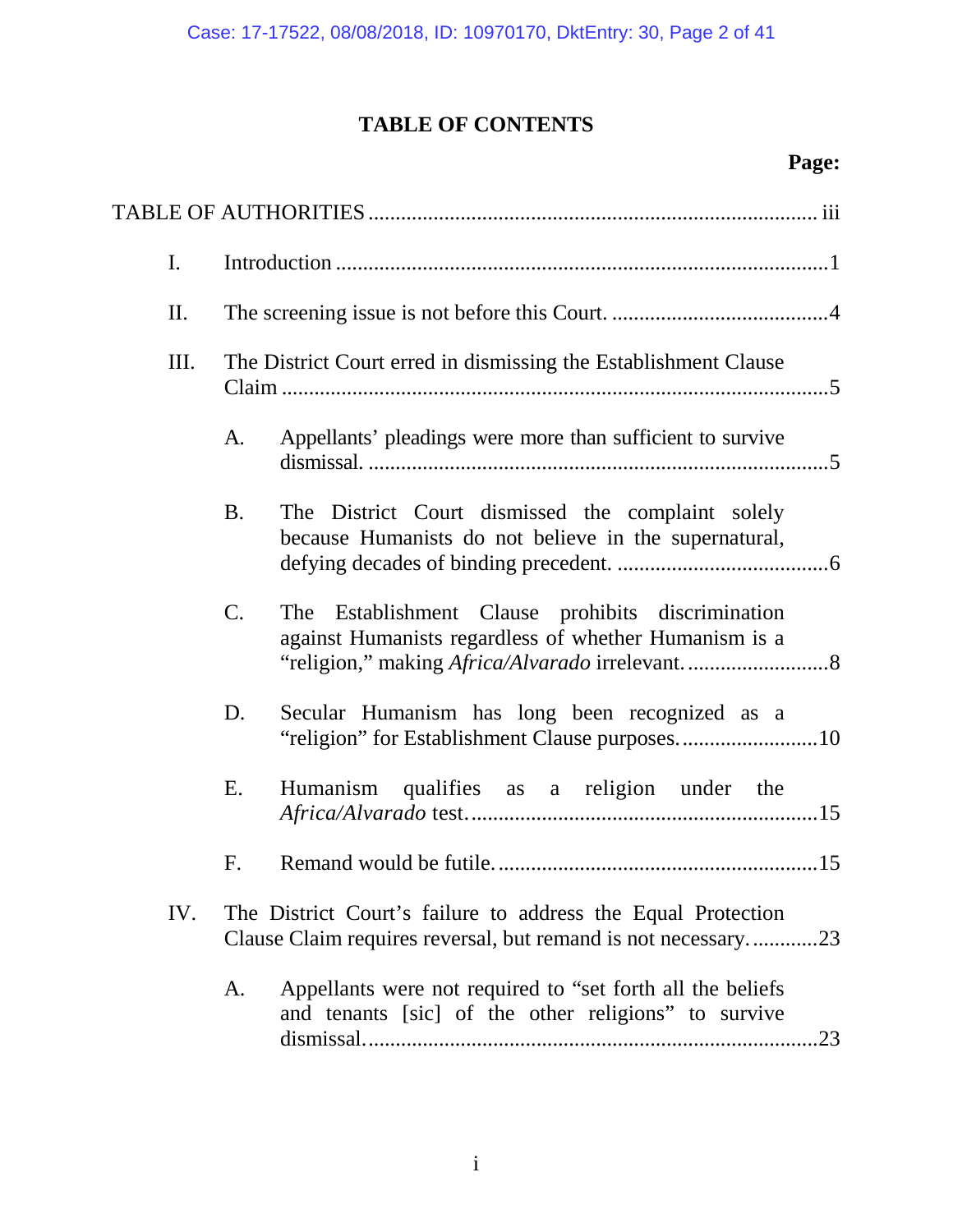| <b>B.</b>      | NDOC is <i>currently</i> depriving Humanists of group<br>meetings, while providing meetings for similar-sized and |  |
|----------------|-------------------------------------------------------------------------------------------------------------------|--|
| $\mathbf{C}$ . | Espinosa was not required to prove that group meetings                                                            |  |
| D.             | NDOC has no legitimate penological interest in treating<br>Humanists differently from its 28 Faith Groups, making |  |
|                |                                                                                                                   |  |
|                | <b>CERTIFICATE OF COMPLIANCE</b>                                                                                  |  |

### CERTIFICATE OF FILING AND SERVICE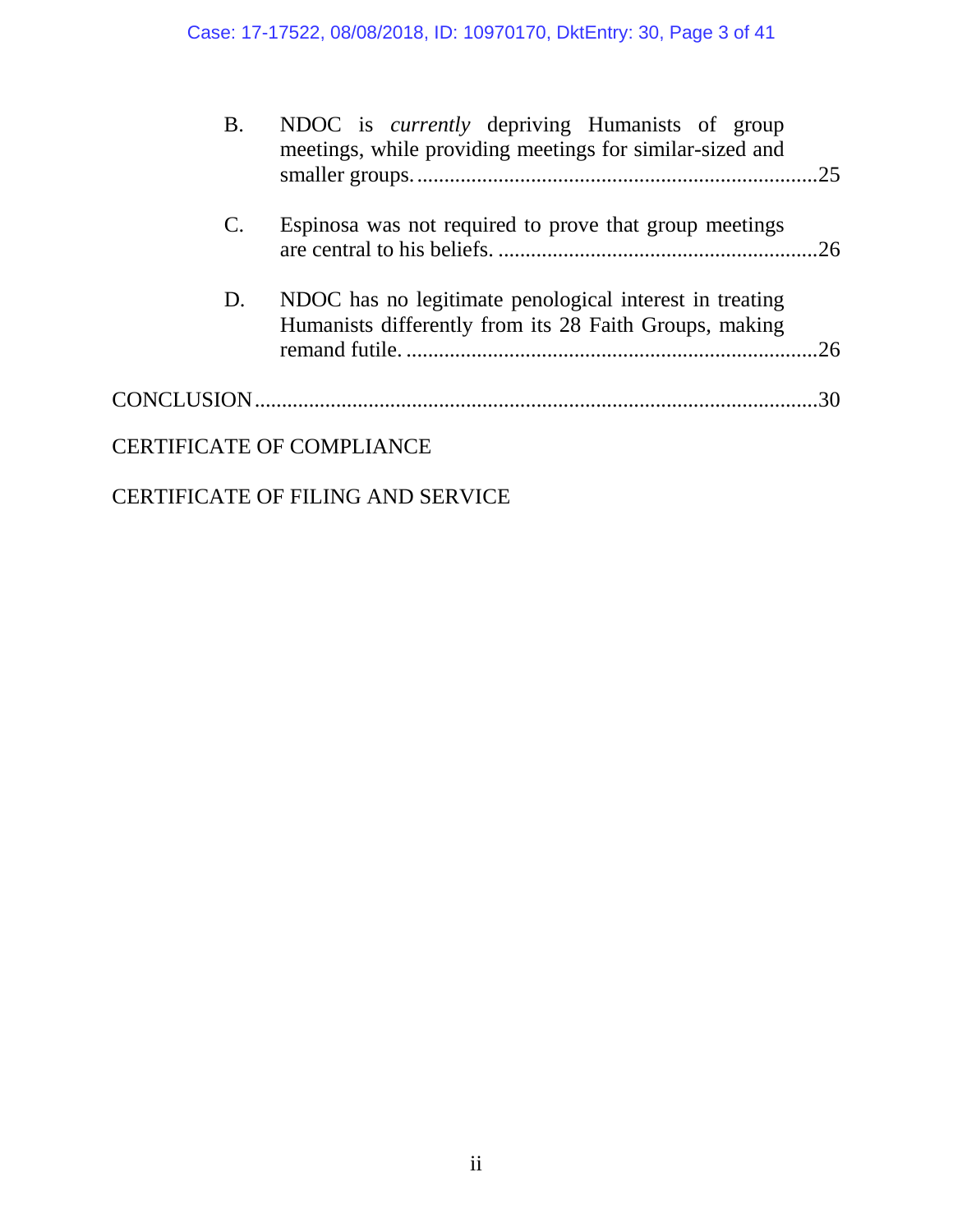## **TABLE OF AUTHORITIES**

## **Page:**

### <span id="page-3-0"></span>**Cases:**

| Abdulhaseeb v. Saffle,                                                                                                       |
|------------------------------------------------------------------------------------------------------------------------------|
| Allegheny v. ACLU,                                                                                                           |
| Alvarado v. City of San Jose,                                                                                                |
| American Humanist Association & Kwame Jamal Teague v. Perry,<br>2018 U.S. Dist. LEXIS 112378 (E.D.N.C. Mar. 28, 2018) passim |
| American Humanist Association v. Maryland-National Capital<br>Park & Planning Commission,                                    |
| American Humanist Association v. United States,                                                                              |
|                                                                                                                              |
| Americans United for Separation of Church & State v.<br>Prison Fellowship Ministries, Inc.,                                  |
|                                                                                                                              |
| Ashker v. Cal. Dep't of Corr.,                                                                                               |
| Blount v. Johnson,                                                                                                           |
| Brown v. Livingston,                                                                                                         |
| Center for Inquiry, Inc. v. Marion Circuit Court Clerk,                                                                      |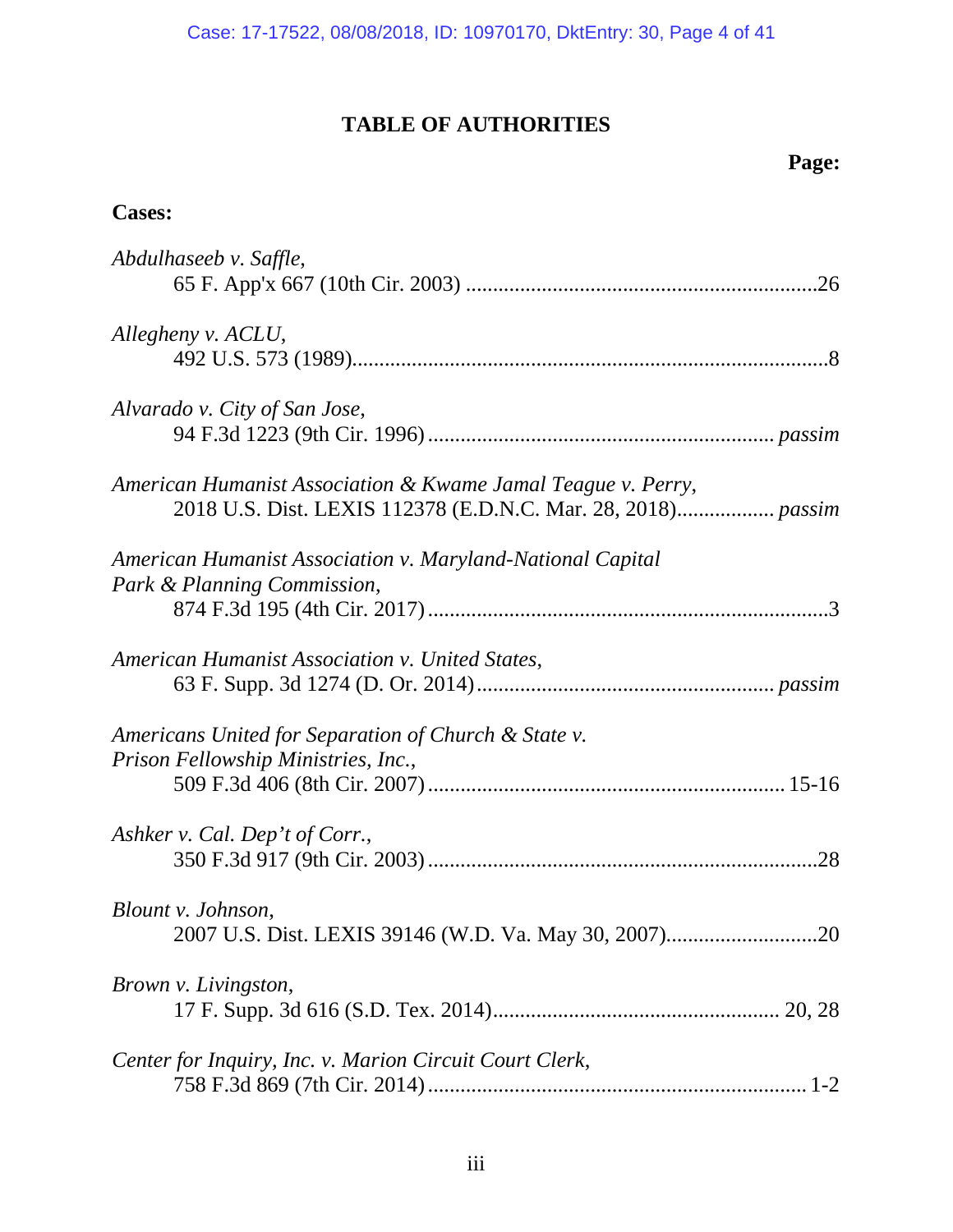## Case: 17-17522, 08/08/2018, ID: 10970170, DktEntry: 30, Page 5 of 41

| Church of Scientology Flag Service v. City of Clearwater,          |
|--------------------------------------------------------------------|
| Davis v. Abercrombie,                                              |
| Frontiero v. Richardson,                                           |
| Greater L.A. Agency on Deafness, Inc. v. CNN, Inc.,                |
| Hale v. Federal Bureau of Prisons,                                 |
| Hammer v. Ashcroft,                                                |
| Harbury v. Deutch,                                                 |
| Hartmann v. California Department of Corrections & Rehabilitation, |
| Heap v. Carter,                                                    |
| Inouye v. Kemna,                                                   |
| Johnson v. California,                                             |
| Kalka v. Hawk,                                                     |
| Kaufman v. McCaughtry,                                             |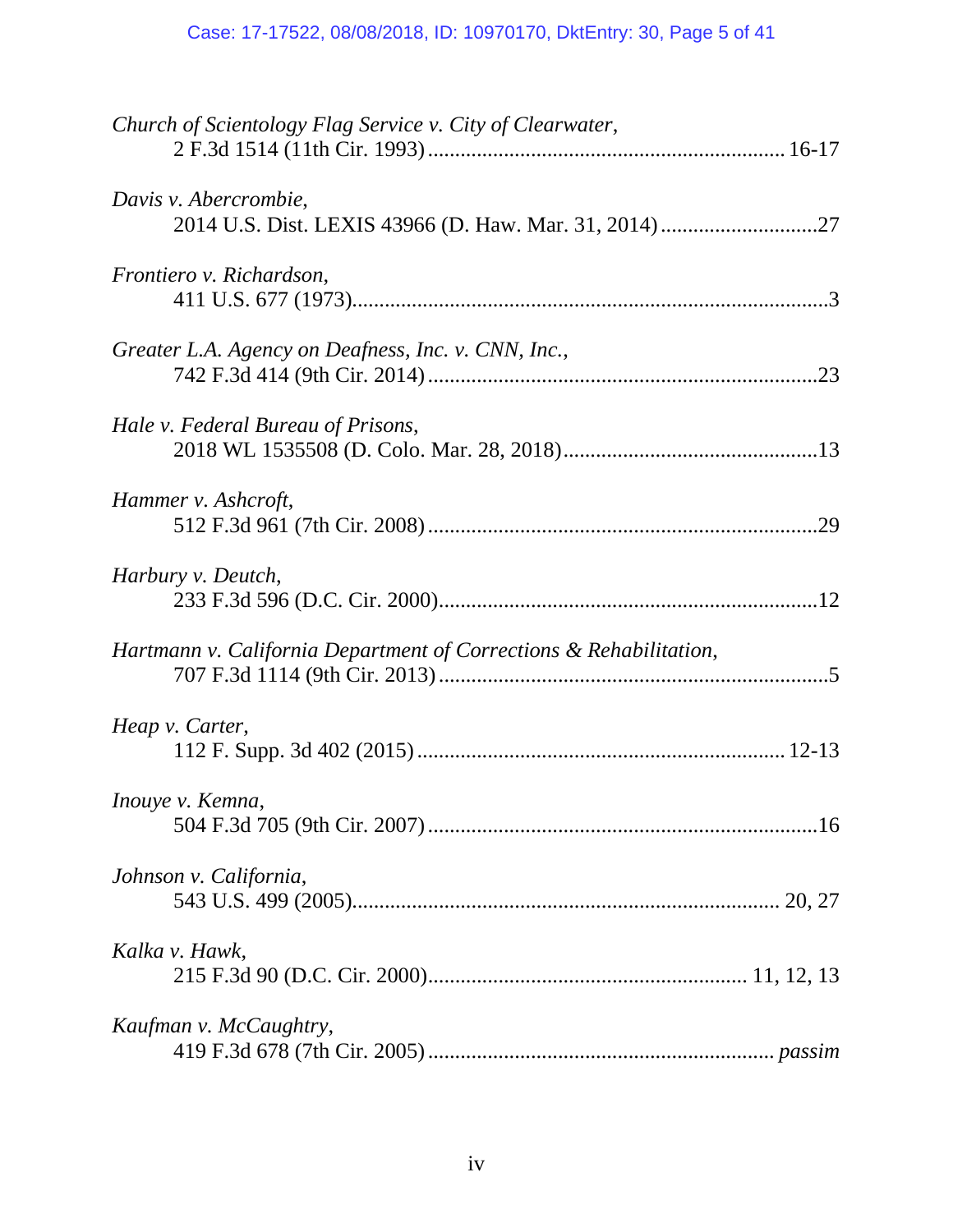## Case: 17-17522, 08/08/2018, ID: 10970170, DktEntry: 30, Page 6 of 41

| Kaufman v. McCaughtry,            |
|-----------------------------------|
| Kaufman v. Pugh,                  |
| Koger v. Bryan,                   |
| Kong v. Scully,                   |
| Larson v. Valente,                |
| Malnak v. Yogi,                   |
| McCreary County v. ACLU,          |
| Metzl v. Leininger,               |
| Newdow v. United States Congress, |
| Plyler v. Doe,                    |
| Reed v. Faulkner,                 |
| Reed v. Faulkner,                 |
| Resnick v. Warden Hayes,          |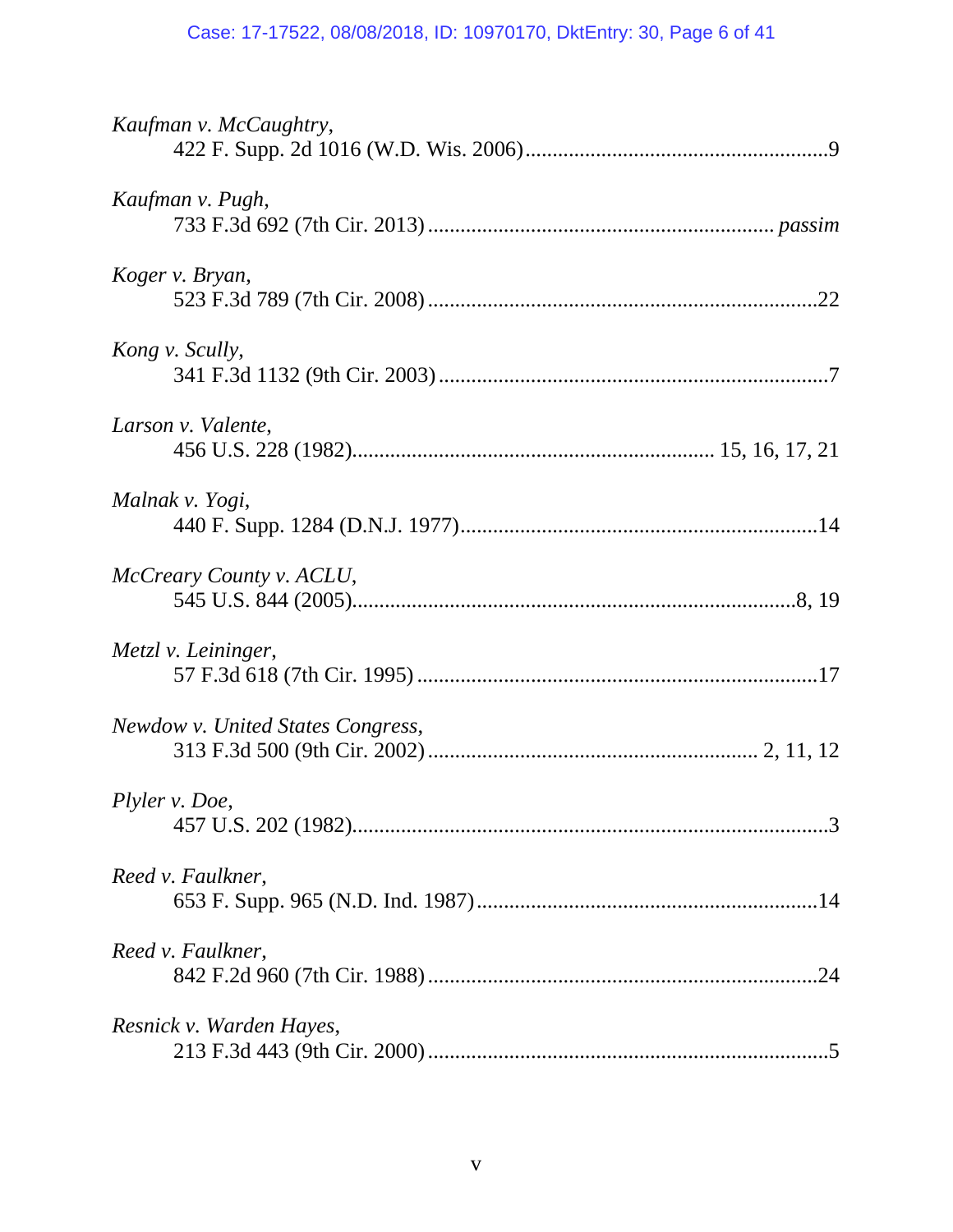## Case: 17-17522, 08/08/2018, ID: 10970170, DktEntry: 30, Page 7 of 41

| Rouser v. White,                                                |
|-----------------------------------------------------------------|
|                                                                 |
| Sch. District of Abington Township v. Schempp,                  |
| Scott v. Pierce,                                                |
| Sherman-Bey v. Marshall,                                        |
| Singh v. Holder,                                                |
| SmithKline Beecham Corp. v. Abbott Labs.,                       |
| <i>Torcaso v. Watkins expressly,</i>                            |
| Turner v. Safley,                                               |
| United States v. Ruiz-Gaxiola,                                  |
| United States v. Seeger,<br>326 F.2d 846 (2d Cir. 1964), aff'd, |
| Walker v. Gomez,<br>.26                                         |
| Walker v. Sumner,                                               |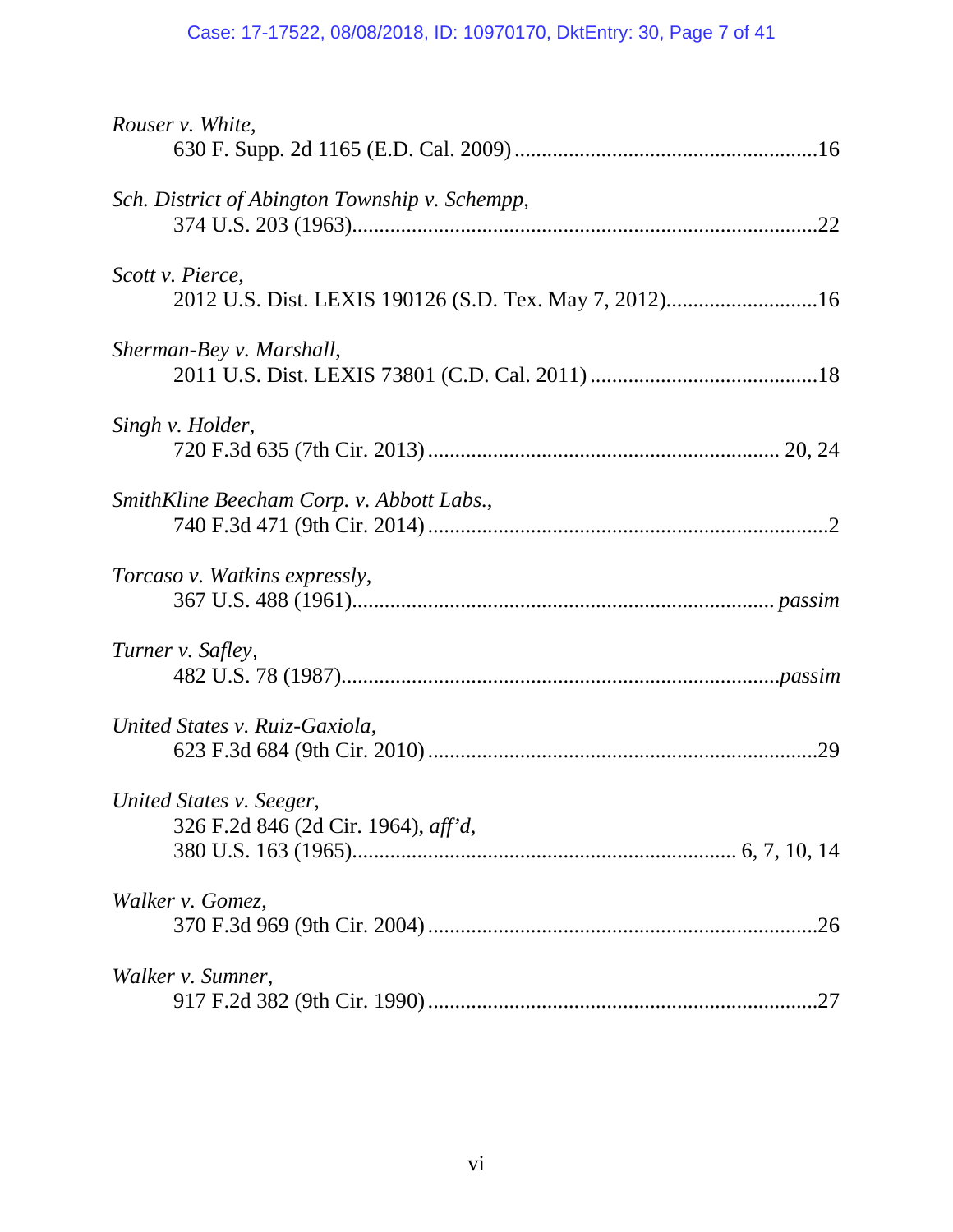### Case: 17-17522, 08/08/2018, ID: 10970170, DktEntry: 30, Page 8 of 41

| Welsh v. United States,                                              |
|----------------------------------------------------------------------|
|                                                                      |
| Williams v. Lara,                                                    |
|                                                                      |
| <b>Constitutional Provisions:</b>                                    |
|                                                                      |
| <b>Other Authorities:</b>                                            |
| https://americanhumanist.org/what-is-humanism/humanist-of-the-year-  |
|                                                                      |
| https://thehumanist.com/contributor/black-humanist-alliance  13      |
| Lyle Simpson, Why Was I Born: What is my purpose for being here?     |
| A Humanistic View of life (2005), https://perma.cc/S3U6-6DJV 15      |
| Manual on Inmate Beliefs and Practices, https://perma.cc/UH63-SM8L22 |
| Tafralian v. Commissioner, T.C. Memo 1991-33 (T.C. 1991)14           |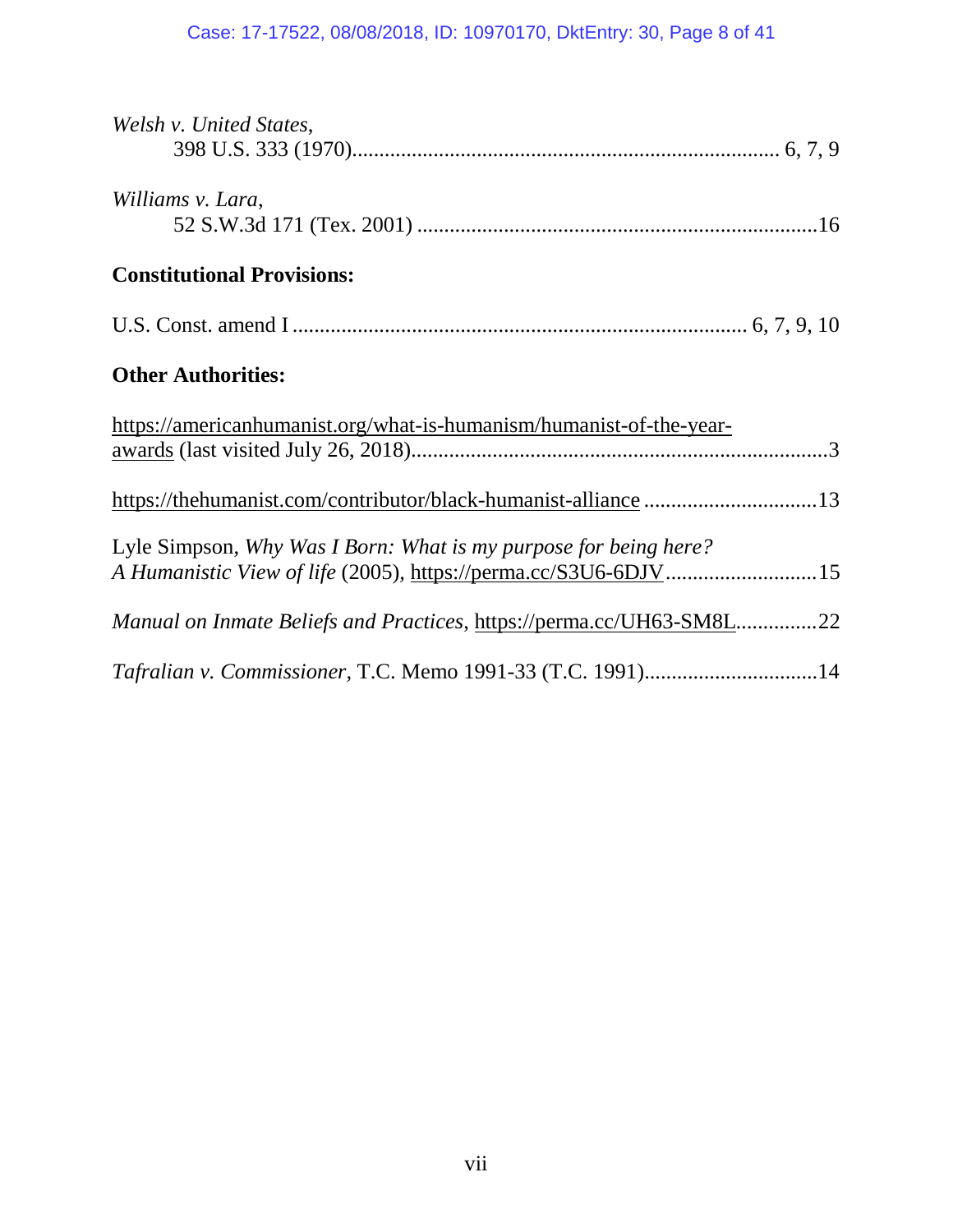#### <span id="page-8-0"></span>**I. Introduction**

This is an easy case. Appellants seek the Nevada Department of Correction's ("NDOC") recognition of Secular Humanism so Humanists can study and discuss their shared convictions in a group setting. NDOC concedes that it recognizes at least 27 Faith Groups and offers meetings for groups with as few as two members, but refuses to recognize Secular Humanism and allow Humanist meetings, even though there are at least ten Humanists in Appellant Benjamin Espinosa's facility.

This Court need not undertake an analysis of whether Secular Humanism constitutes a "religion" because the Establishment Clause requires the government to accord Humanists equal treatment for group meeting purposes regardless of "whether Humanism is a religion or a nonreligion." *American Humanist Association v. United States*, 63 F. Supp. 3d 1274, 1282, 1286 (D. Or. 2014) ("*AHA*"); *see American Humanist Association & Kwame Jamal Teague v. Perry*, 2018 U.S. Dist. LEXIS 112378, at \*11, \*23 (E.D.N.C. Mar. 28, 2018) (holding that "Defendants' refusal to recognize Humanism as a faith group and to accommodate Humanist meetings violates the Establishment and Equal Protection Clauses," without needing to decide whether "Humanism is a religion") ("*Perry*").

It is apodictic that when "making accommodations in prisons, states must treat atheism as favorably as theistic religion. What is true of atheism is equally true of humanism." *Center for Inquiry, Inc. v. Marion Circuit Court Clerk*, 758

1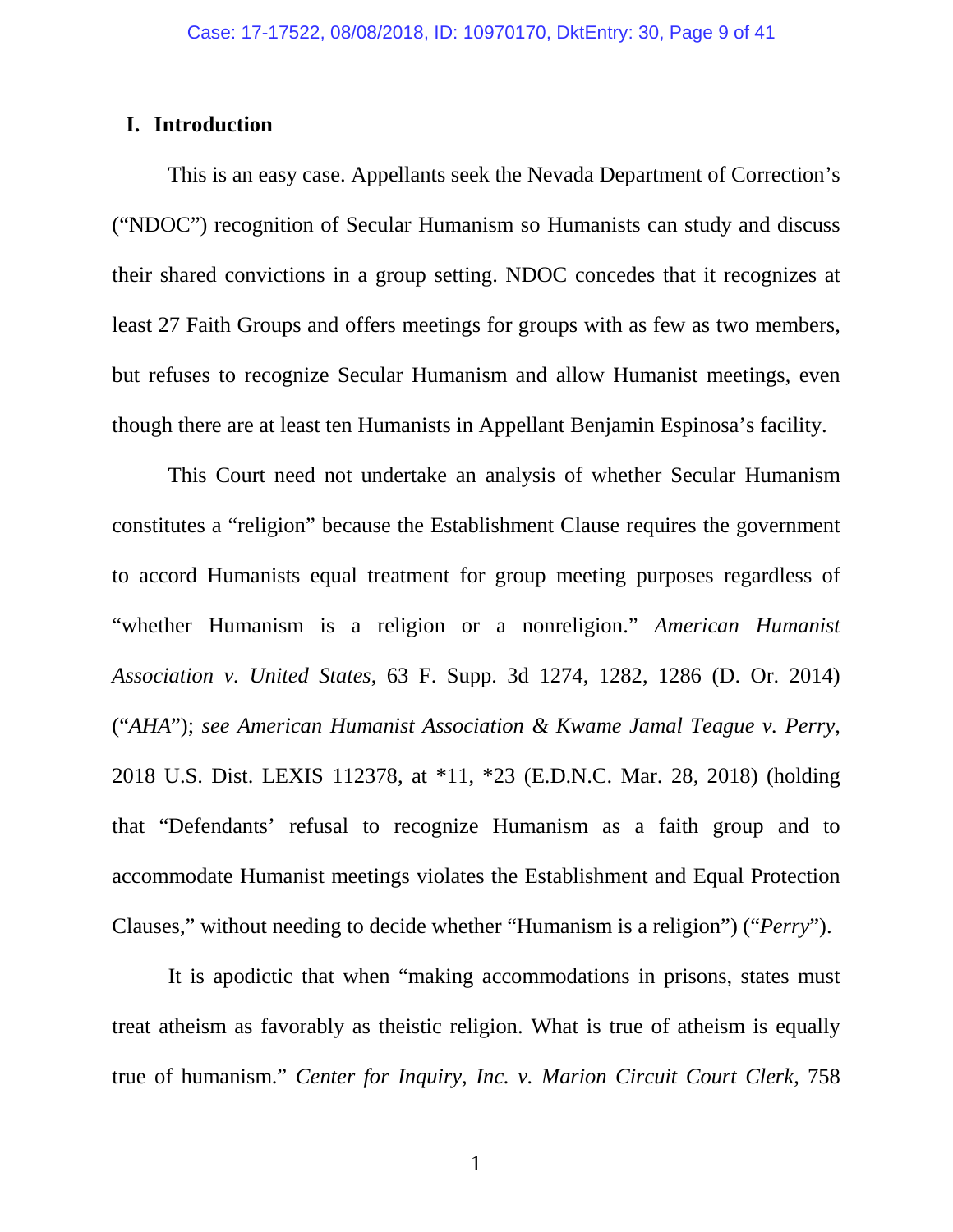F.3d 869, 873-74 (7th Cir. 2014) ("*CFI*"). *See Kaufman v. Pugh*, 733 F.3d 692 (7th Cir. 2013) ("*Kaufman II*") (Atheist/Humanist umbrella group); *Kaufman v. McCaughtry*, 419 F.3d 678 (7th Cir. 2005) ("*Kaufman I*") (Atheist group); *Perry*, 2018 U.S. Dist. LEXIS 112378, at \*23 (Humanist group); *AHA*, 63 F. Supp. 3d at 1284 (Humanist group).

And even if the Constitution required that Humanism be deemed a "religion" in order for Humanists to meet on the same terms as Rastafarians, Yogis, Wiccans, and Scientologists, precedent makes this an easy task. The Supreme Court in *Torcaso v. Watkins* expressly recognized that "Secular Humanism" is a "religion" for First Amendment purposes. 367 U.S. 488, 495 n.11 (1961). This Court in *Newdow v. U.S. Congress* also declared that "recognized religions exist that do not teach a belief in God, e.g., secular humanism." 313 F.3d 500, 504 n.2 (9th Cir. 2002). Appellants cited numerous cases from nearly every circuit holding or stating that "Secular Humanism" constitutes a religion. (Br.25-35).

Due to the lack of any contrary precedent, NDOC resorts to a straw man argument, asserting that *Newdow* did not overrule the *Africa/Alvarado* analysis used to determine "novel" religion claims, and then devotes the majority of its Establishment Clause analysis citing cases that applied *Africa/Alvarado.*  (NDOC Br.31-37). But the *Africa/Alvarado* test is simply not implicated here both because: (1) the Establishment Clause requires equal treatment of

2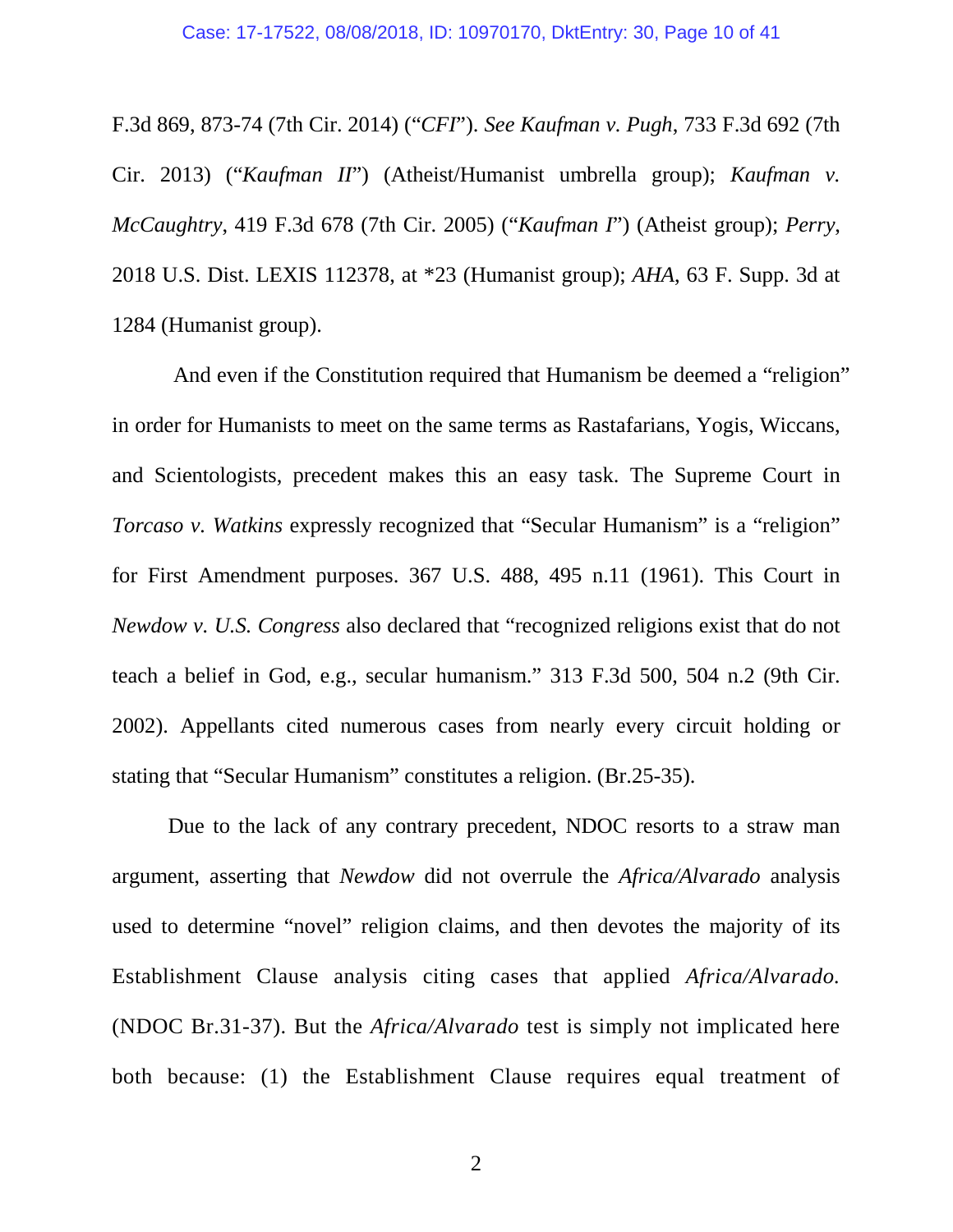Humanists even if Humanism is a "nonreligion;" and (2) there is nothing "novel" about "Secular Humanism," and in fact binding precedent already recognizes it as a "religion."

NDOC's discrimination against Secular Humanists reflects "deep-seated prejudice." *Plyler v. Doe*, 457 U.S. 202, 216 n.14 (1982). *See American Humanist Association v. Maryland-National Capital Park & Planning Commission*, 874 F.3d 195, 208 n.11 (4th Cir. 2017) (recognizing that Humanists and "atheists were forbidden from holding public office until the Supreme Court's intervention in the 1960's" and that the Maryland constitution "*still* contains the offending provision") (emphasis added) (citing *Torcaso*).

It should go without saying that Humanists' disbelief in the supernatural bears no relation to their "ability to perform or contribute to society." *Frontiero v. Richardson*, 411 U.S. 677, 686 (1973) (plurality). A quick perusal of the American Humanist Association's ("AHA") "Humanists of the Year" provides a hint of the immense contributions made by Humanists, which include Jonas Salk, Gloria Steinem, Carl Sagan, Betty Friedan, Margaret Sanger, Kurt Vonnegut (who also served as AHA's honorary president) and many others.<sup>[1](#page-10-0)</sup> Yet Humanists continue to face widespread discrimination in America. (Br.39-41). [2](#page-10-1)

 $\overline{a}$ 

<span id="page-10-0"></span><sup>1</sup> *https://americanhumanist.org/what-is-humanism/humanist-of-the-year-awards/* (last visited July 26, 2018).

<span id="page-10-1"></span> $2^2$  Of note, this is the AHA's fourth lawsuit necessitated by a prison's discrimination against Humanists.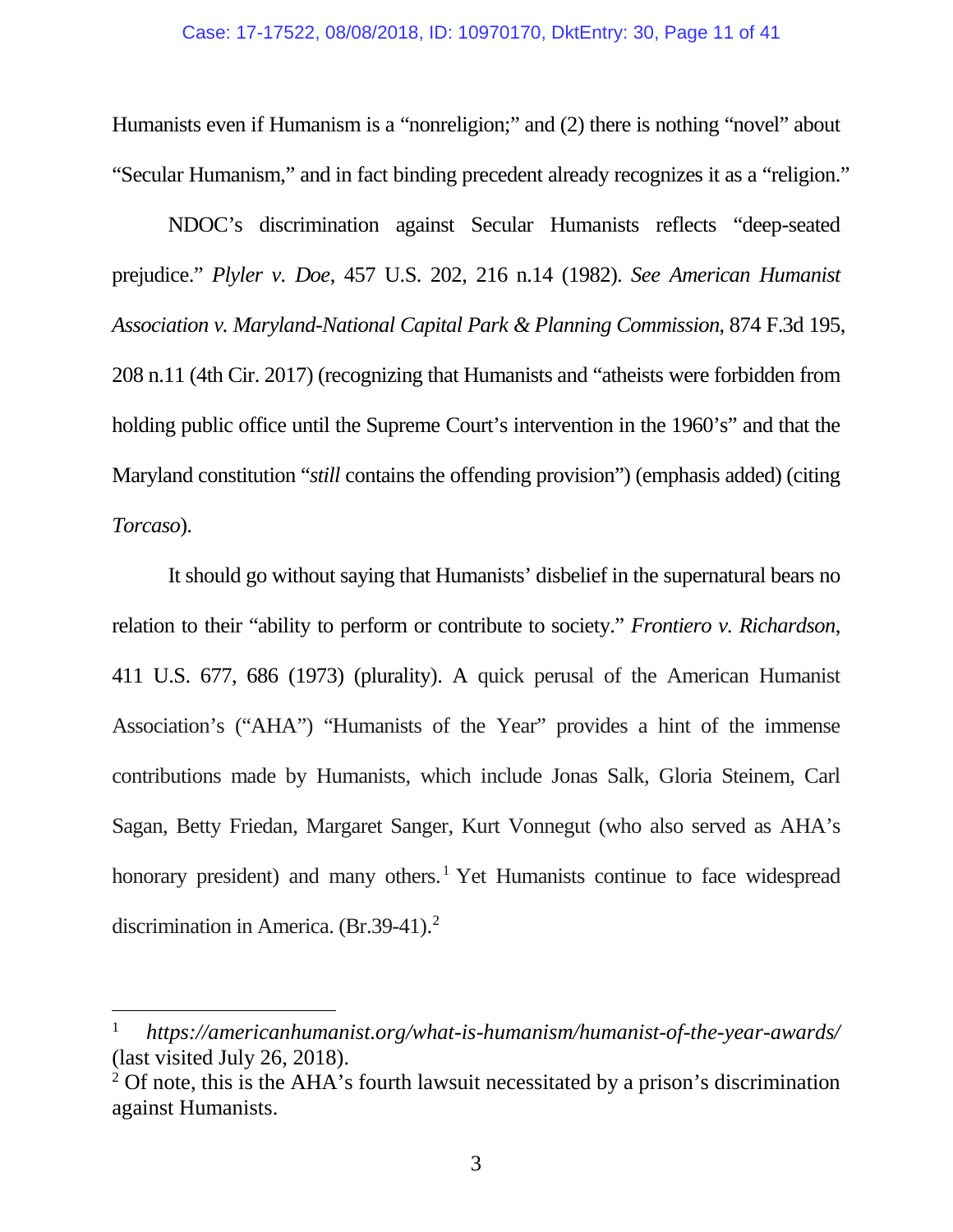Adding insult to the injury, NDOC cannot even be bothered to get the name right. NDOC repeatedly refers to "*Human Secularism*."[3](#page-11-1) NDOC is either callous or clueless, or is trying to deceive this Court into believing this case involves a "novel" religion to implicate *Africa*/*Alvarado*.

#### <span id="page-11-0"></span>**II. The screening issue is not before this Court.**

 $\overline{a}$ 

NDOC accuses Appellants of widening the issues on appeal (at 29), but has it exactly backwards. Knowing that the merits are devastatingly against it, and that reversal is inevitable, NDOC raises an issue that *it knows* is not properly before the Court in the hopes the Court will reverse on a technicality. NDOC acknowledges:

Appellants have not argued to this Court that the District Court erred when it concluded that it was required to screen the amended complaints even though the original Complaint had been screened and the amended complaints were filed by an attorney. Thus, it appears as if Appellants have conceded this preliminary issue.

(NDOC Br.23). Nonetheless, NDOC implores the Court to make "an explicit holding" on this issue "to provide direction to the district courts of this Circuit generally." (NDOC Br.24, 29). NDOC even admits it *unsuccessfully* attempted this exact same diversion tactic in a 2017 case, conceding, "[w]hile the State of Nevada *addressed the issue at length*, . . . this Court *did not need* to reach the issue." (NDOC Br.24) (emphasis added).

<span id="page-11-1"></span><sup>3</sup> (NDOC Br.7) ("*Human* Manifesto"); (NDOC Br.34) ("*human secularistic* beliefs"); (NDOC Br.36) ("*Human Secularism*"); (NDOC Br.41) ("*Human Secularism*"); (NDOC Br.44) ("*Human Secularism*" twice) (emphasis added).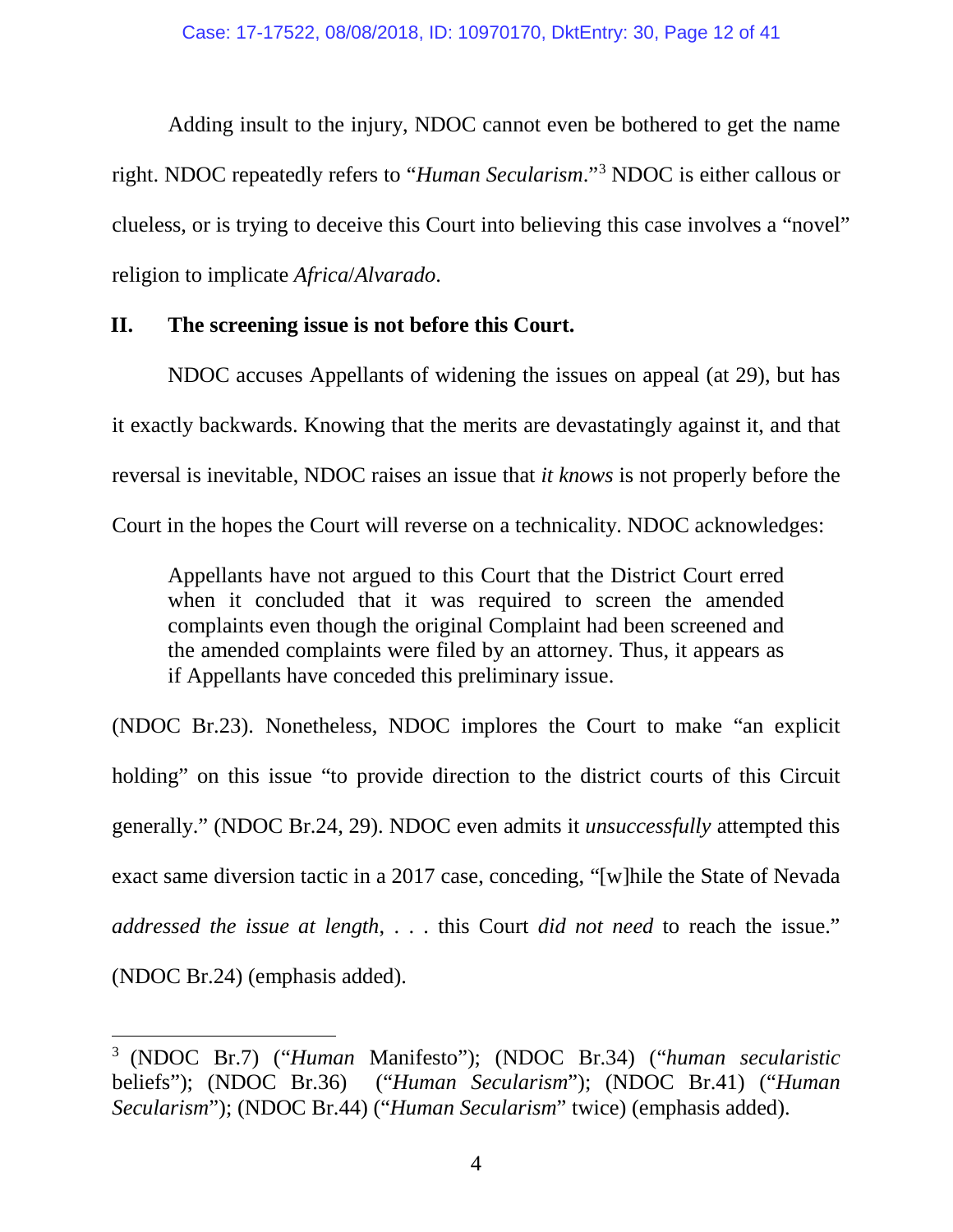#### <span id="page-12-1"></span><span id="page-12-0"></span>**III. The District Court erred in dismissing the Establishment Clause Claim.**

#### **A. Appellants' pleadings were more than sufficient to survive dismissal.**

NDOC's argument that Appellants "had not alleged sufficient facts" to "survive screening" is untenable. (NDOC Br.16). This Court "must accept as true all allegations of material fact and must construe those facts in the light most favorable to the plaintiff." *Resnick v. Warden Hayes*, 213 F.3d 443, 447 (9th Cir. 2000). In *Hartmann v. California Department of Corrections & Rehabilitation*, this Court reversed the "dismissal of Plaintiffs' Establishment Clause claim because sufficient facts were pleaded." 707 F.3d 1114, 1125-26 (9th Cir. 2013). This Court described those sufficiently pled facts as follows:

Plaintiffs allege that the Policy violates the Establishment Clause because it "favor[s] some religions over others on a preferential basis." They further assert that defendants do not apply any "neutral, equitable, and unbiased criteria" to determine chaplain hiring needs or other religious accommodations for inmates of various faiths. They submit that there are more inmates practicing the Wiccan religion at CCWF than there are practicing Jewish, Muslim, and Catholic inmates at CCWF. Yet, they claim that chaplaincy positions are available for the benefit of Jewish, Muslim, and Catholic inmates but not for Wiccan inmates.

*Id.* Appellants' pleadings are materially indistinguishable, and indeed, far more extensive. (R.64-81). The AHA also presented nearly identical pleadings in the District Courts of Oregon and North Carolina and both cases were decided in AHA's favor. *Perry*, 2018 U.S. Dist. LEXIS 112378 (*https://perma.cc/26HW-WM98*); *AHA*, 63 F. Supp. 3d 1274 (*https://perma.cc/VBJ8-QGTL*); (R.88-91).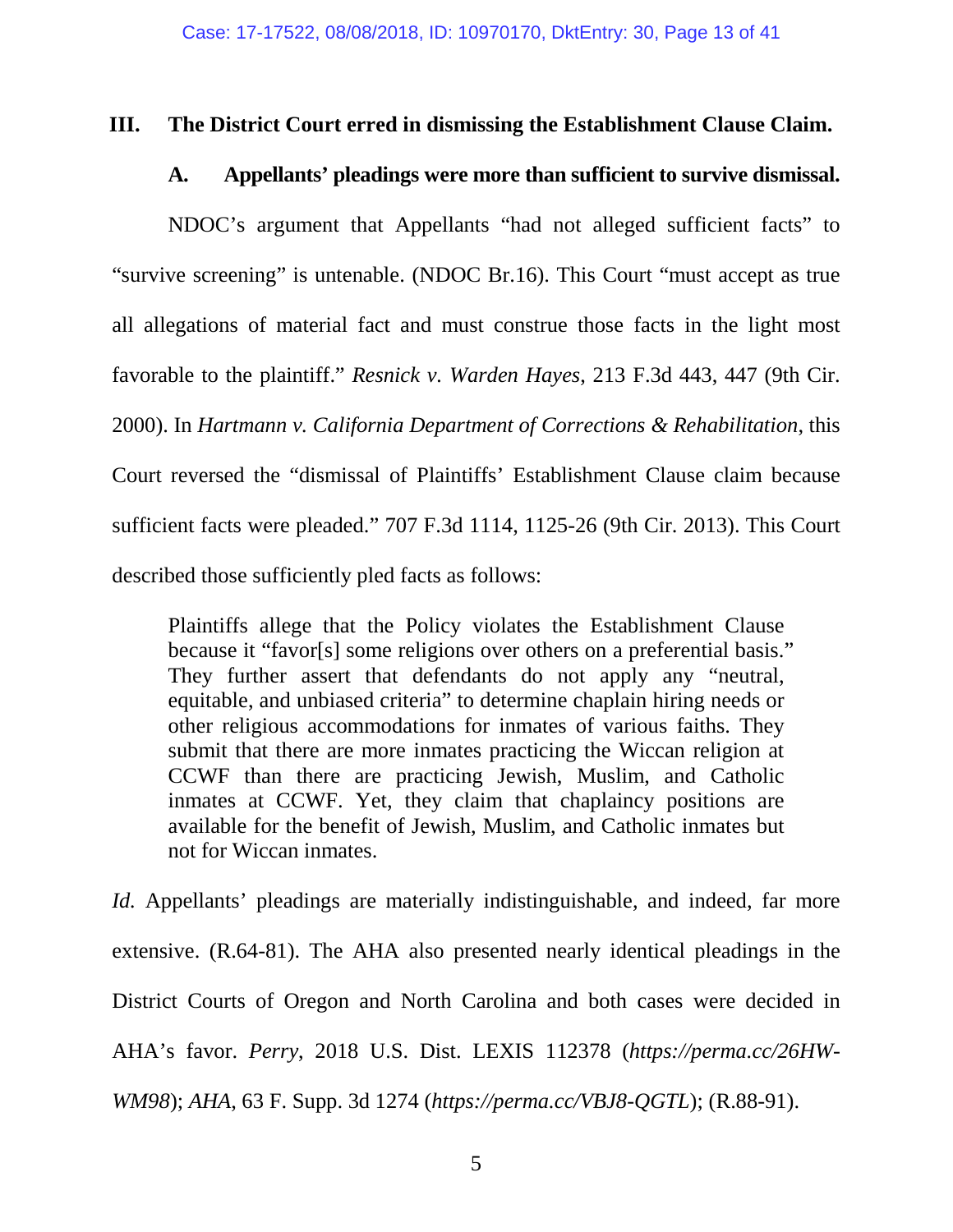#### <span id="page-13-0"></span>**B. The District Court dismissed the complaint solely because Humanists do not believe in the supernatural, defying decades of binding precedent.**

The District Court dismissed Appellants' Establishment Clause claim (and the entire complaint) on the sole ground that Secular Humanism does not constitute a "religion" because, according to a single dictionary definition: "'[R]eligion is the 'belief in and reverence for a supernatural power accepted as the creator and governor of the universe.'" (R.5). As discussed in Appellants' brief, this holding is wrong for three reasons: (1) a "religion" for First Amendment purposes cannot be conditioned upon a belief in a supernatural creator; (2) the Supreme Court and this Court have already deemed "Secular Humanism" a "religion;" and (3) Secular Humanism need not constitute a "religion" for Humanists to be entitled to equal treatment for group meetings. (Br.23-44).

Again, the Supreme Court has long "forbidden distinctions between religious and secular beliefs that hold the same place in adherents' lives." *CFI*, 758 F.3d at 873. *E.g*., *Welsh v. United States*, 398 U.S. 333 (1970) (moral or ethical beliefs about what is right and wrong qualify as "religious" beliefs); *United States v. Seeger*, 380 U.S. 163, 166, 176 (1965) ("belief in and devotion to goodness and virtue for their own sakes and a religious faith in a purely ethical creed."). In *Torcaso*, the Court ruled that the government must not "aid those religions based on a belief in the existence of God as against those religions founded on different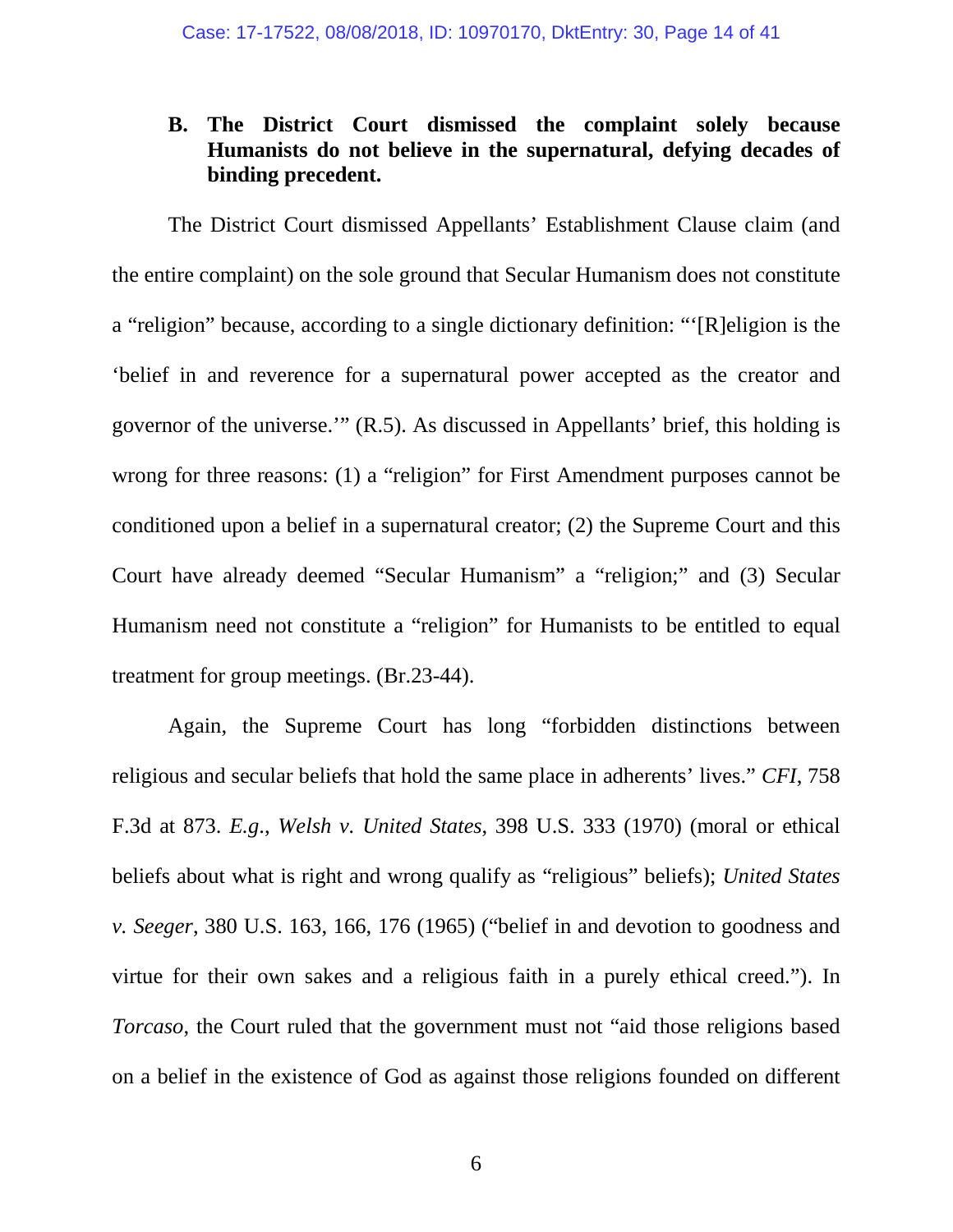beliefs." 367 U.S. at 495, & n.11. This Court in *Kong v. Scully* recognized that "religion has been understood broadly" to include "'a sincere and meaningful belief which occupies in the life of its possessor a place parallel to that followed by the God of those admittedly qualifying for the exemption.'" 341 F.3d 1132, 1138 (9th Cir. 2003) (quoting *Seeger*).

The District Court brazenly defied such binding precedent when it held that Espinosa was required to plead that his "belief system" is "at least partially *spiritual* or *other-worldly*." (R.200). It did so again when it dismissed the Amended Complaint on the grounds that Secular Humanism "'rejects the existence of a supreme being'" "'rejects all supernaturalism'" and is "'non-theistic.'" (R.4).

 Even NDOC admits that the District Court was wrong: "NDOC does not disagree with Appellants' underlying claim that Espinosa need not believe in a 'god,' . . . to be classified as a religion." (NDOC Br.38). NDOC merely creates another straw man argument contending that the "decision was not based on the fact that Espinosa does not espouse a belief in a *traditional* God." (NDOC Br.30) (emphasis added). Appellants never asserted that the District Court required a belief in "traditional God." Appellants argued instead that the "District Court's requirement of a 'supernatural power accepted as the creator and governor of the universe' (R.5) directly contravenes *Torcaso*, *Welsh*, and *Seeger.*" (Br.27).

7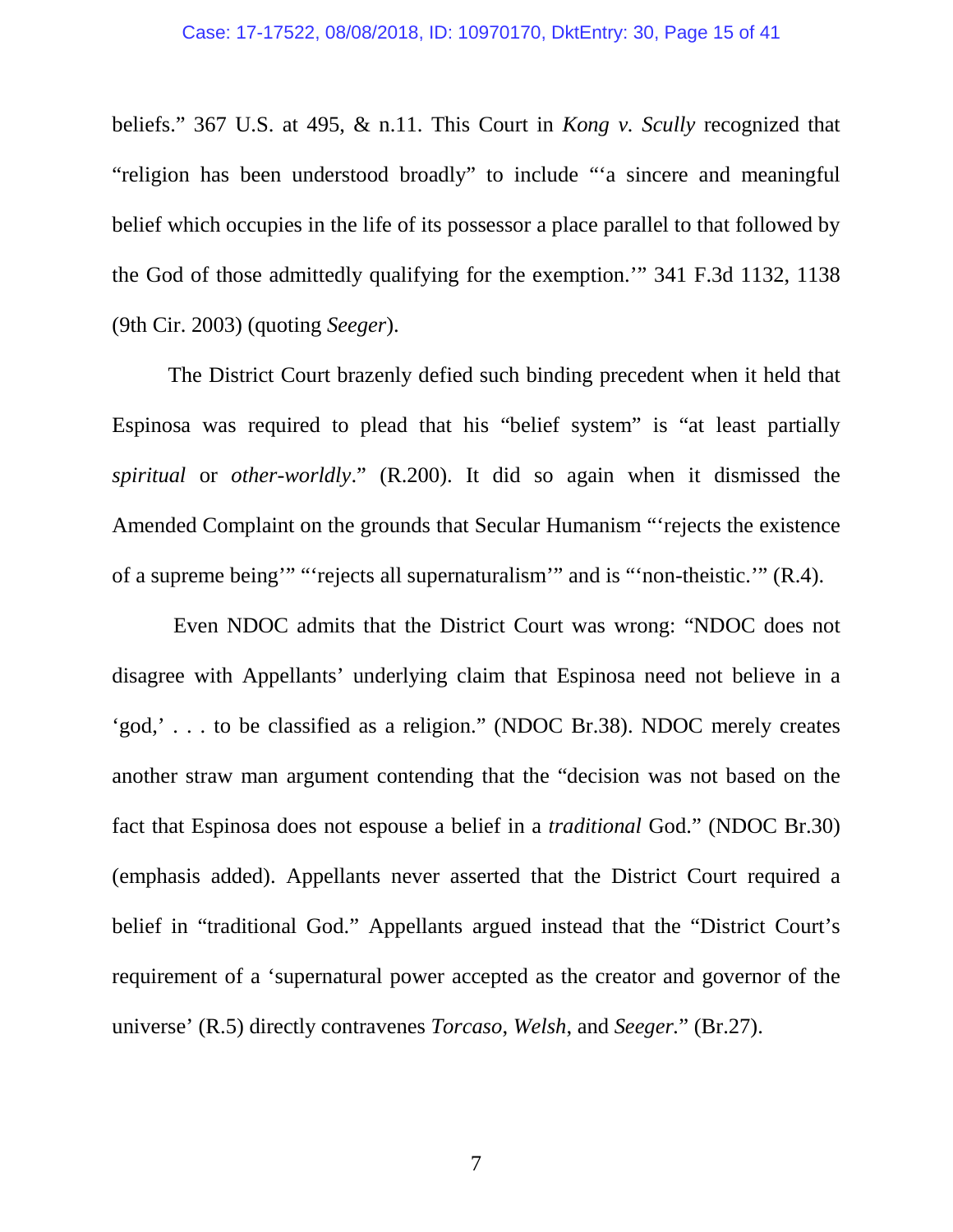#### <span id="page-15-0"></span>**C. The Establishment Clause prohibits discrimination against Humanists regardless of whether Humanism is a "religion," making** *Africa/Alvarado* **irrelevant.**

NDOC devotes nearly its entire Establishment Clause section to its straw man argument that the *Africa/Alvarado* test has not been overruled (NDOC Br.35), failing to grasp that the Establishment Clause requires equal treatment of Humanists regardless of "whether Humanism is a religion or a nonreligion." *AHA*, 63 F. Supp. 3d at 1283, 1286. (Br.24-25, 36, 54). *See McCreary County v. ACLU*, 545 U.S. 844, 860 (2005); *Allegheny v. ACLU*, 492 U.S. 573, 589-90, 593 (1989); *Torcaso*, 367 U.S. at 495; *CFI*, 758 F.3d at 873-74; *Perry*, 2018 U.S. Dist. LEXIS 112378, at \*11.

It is well settled that an "accommodation cannot treat religions favorably when secular groups are identical with respect to the attribute selected for that accommodation." *CFI*, 758 F.3d at 872. Although a state "may accommodate religious views that impose extra burdens on adherents," this "does not imply an ability to favor religions over non-theistic groups." *Id.* at 873. The cases make clear that weekly meetings are no less justified for Humanists and Atheists than they are for the Faith Groups currently accommodated within NDOC. *See Kaufman II*, 733 F.3d at 695-96; *Kaufman I*, 419 F.3d at 682; *Perry*, 2018 U.S. Dist. LEXIS 112378, at \*16-17; *AHA*, 63 F. Supp. 3d at 1279-83.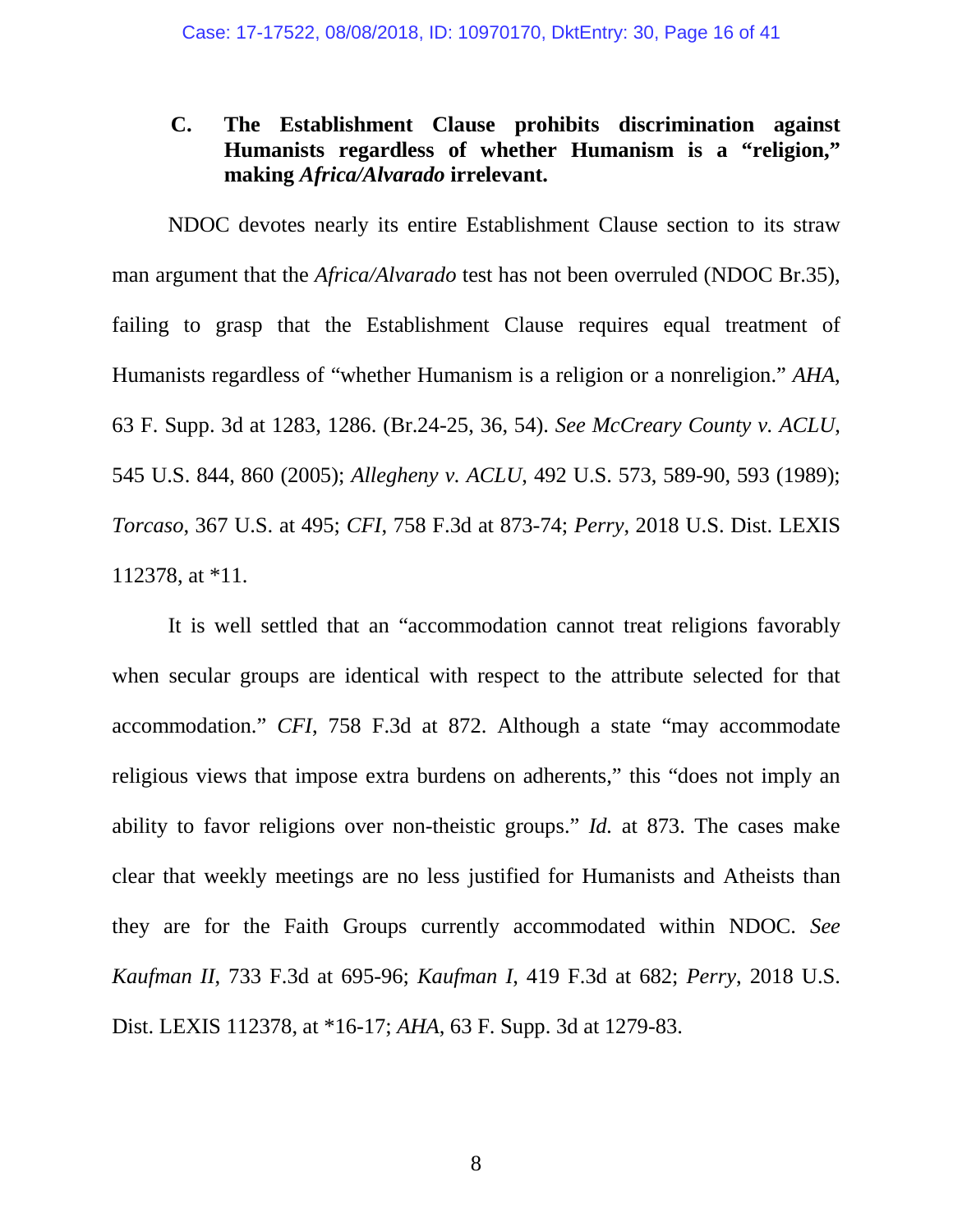Despite their obvious relevance, NDOC completely ignored *Kaufman I*, *Kaufman II*, and *CFI*. NDOC only discussed *Kaufman v. McCaughtry*, 422 F. Supp. 2d 1016 (W.D. Wis. 2006), and did so to advance its bizarre position that: "because the District Court concluded that Appellants failed to allege sufficient facts to set forth the possibility that Espinosa's beliefs could be considered a 'religion,' it goes without saying that the Establishment Clause is not implicated." (NDOC Br.46). This argument is meritless to the point of being frivolous.

In *Kaufman I*, the Seventh Circuit held that a prison violated the Establishment Clause by rejecting an *Atheist* study group on the ground that *Atheism* is not religious. 419 F.3d at 681. The court reasoned that the Supreme Court has treated Atheism as an "equivalent" to religion and "specifically included 'Secular Humanism' as an example of a religion." *Id.* at 682-83. The Seventh Circuit remanded for a determination of qualified immunity.

On remand, the court noted that prison officials *would not* be entitled to immunity if they refused to approve a *Humanist* group, reasoning that it was well settled that "secular humanism" is protected under the First Amendment. 422 F. Supp. 2d at 1022 (citing *Torcaso* and *Welsh*). But unlike here, in *Kaufman I*, the "Plaintiff had alleged that he was an atheist, *not a humanist*." *Id.* at 1023 (emphasis added). The court reasoned, "[u]nder the then-governing law, atheism's status as a religion in 2002 was unclear at best." *Id.* Thus, NDOC's contention that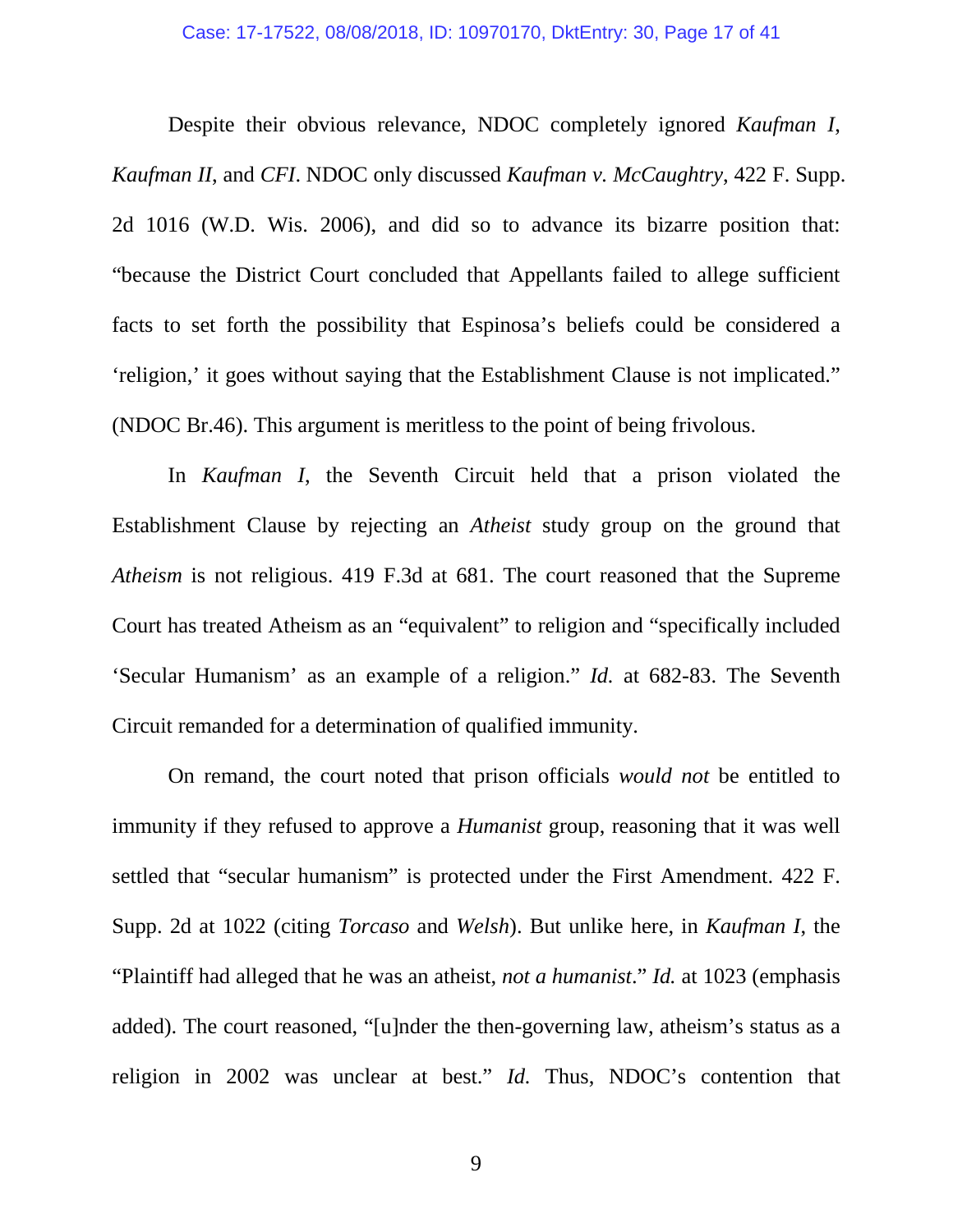recognizing Humanism would create an "impossible standard" (NDOC Br. 45) is *refuted* rather than supported by *Kaufman.* 

### <span id="page-17-0"></span>**D. Secular Humanism has long been recognized as a "religion" for Establishment Clause purposes.**

The *Alvarado/Africa* analysis is simply not applicable in cases involving familiar belief systems. *Alvarado v. City of San Jose*, 94 F.3d 1223, 1227 (9th Cir. 1996) (observing that Establishment Clause usually "involve well–known religions" making *Africa* unnecessary). NDOC concedes that although determining "religion" claims can be a difficult task, "'that does not mean there are no easy cases.'" (NDOC Br.35). This is an easy case because this Court, the Supreme Court, and federal courts in almost every circuit have recognized "Secular Humanism" as a religion for Establishment Clause purposes. (Br.25-35). Over fifty years ago, the Second Circuit ruled, and the Supreme Court affirmed, that "Secular Humanism" is among other "*well-established* religious sects" for First Amendment purposes. *United States v. Seeger*, 326 F.2d 846, 852-53 (2d Cir. 1964), *aff'd*, 380 U.S. 163 (1965) (citing *Torcaso*) (emphasis added).

That the Establishment Clause requires equal treatment of Humanists is so well settled within *this Circuit* that the District Court of Oregon, in 2014, denied federal officials *qualified immunity* for refusing to recognize Humanism and authorize Humanist meetings. *AHA*, 63 F. Supp. 3d at 1286-87. NDOC all but ignores this case, citing it only in passing in its Equal Protection Clause section.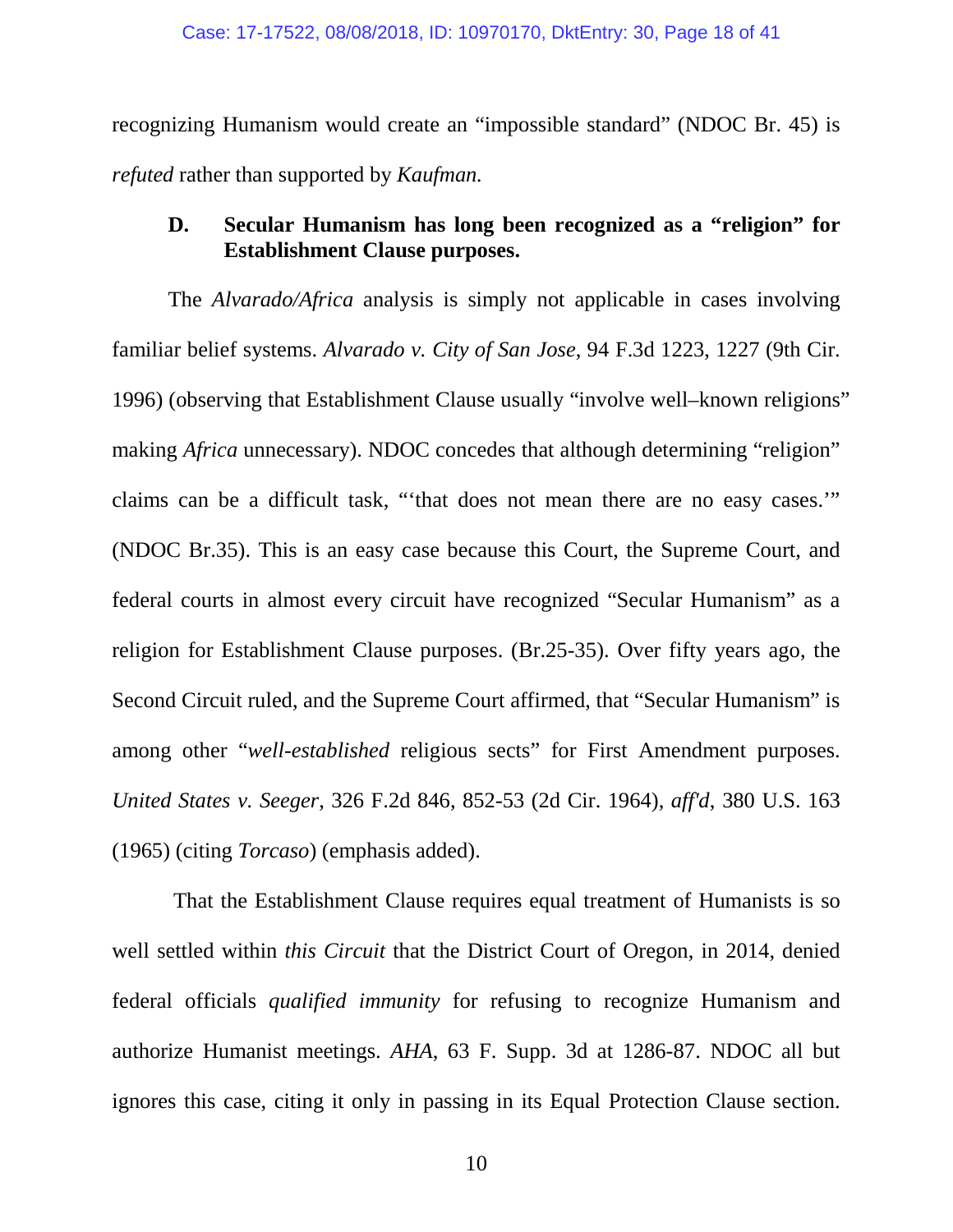(NDOC Br.49). NDOC made no attempt to distinguish *Perry* either, in which the North Carolina District Court recently ruled that a prison violated the Establishment Clause by refusing to recognize Secular Humanism and accord Humanists the benefits of recognition, including group study, resources, and holiday celebrations. 2018 U.S. Dist. LEXIS 112378, at \*11. Instructively, neither *AHA* nor *Perry* applied *Africa*. Nor did Seventh Circuit in *Kaufman I*, 419 F.3d at 682, and *Kaufman II*, 733 F.3d at 697.

Unable to distinguish these directly applicable cases, NDOC relies on its irrelevant argument that "*Alvarado* and *Africa* have never been overruled." (NDOC Br.35). But Appellants never claimed they have been overruled*.* Instead, Appellants argued that the cases the District Court relied upon "predated *Newdow*, where this Court expressly acknowledged 'secular humanism' as a 'religion,' 313 F.3d at 504 n.2, as well as *CFI*, *Kaufman I, Kaufman II*, and *AHA*." (Br.41).

NDOC failed to cite a single case holding that Humanism is not a religion. It merely cites several non-binding cases that supposedly rejected a "broad interpretation of *Torcaso*." (NDOC Br.38). These few outliers, however, do not support NDOC's argument that the District Court's decision was correct, *infra.*

First, NDOC claims that "the most concise rejection of the broad interpretation [of *Torcaso*] is that" in *Kalka v. Hawk*, 215 F.3d 90 (D.C. Cir. 2000), followed by a two-and-a-half page block quote*.* (NDOC Br.38-41). Yet *Kalka*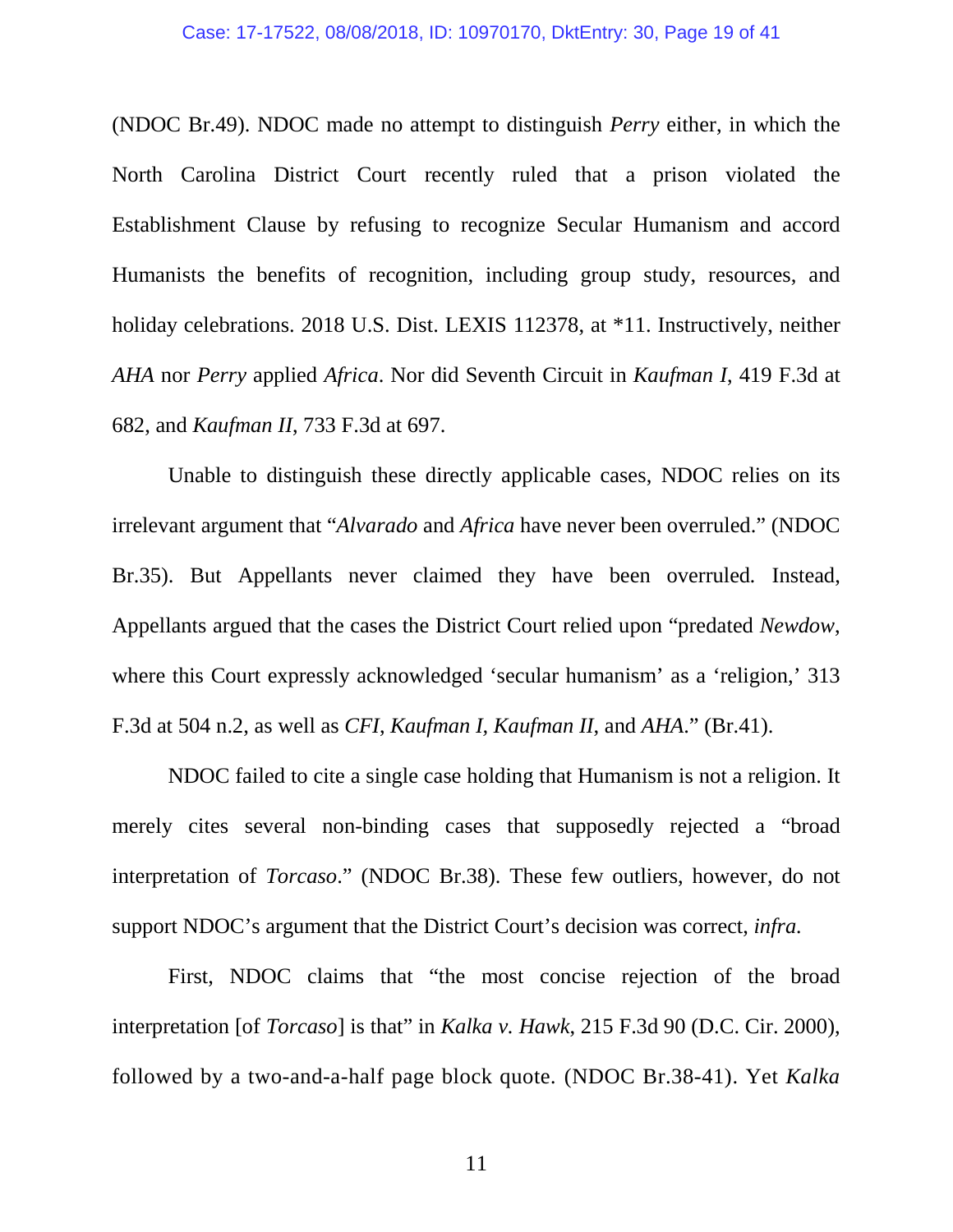predated *Newdow*, *Kaufman I*, *Kaufman II*, *CFI*, *Perry*, and *AHA*, and is legally and factually distinguishable. The only issue was whether officials were entitled to qualified immunity for refusing to permit an AHA chapter to meet under the BOP Religious Services Department. *Id.* at 93. The court assumed, without deciding, that Humanism *is a religion*, but determined that the law in 2000 was not then settled. *Id*. [4](#page-19-0) Additionally, Kalka was allowed to establish a "humanism group under the aegis of the prison's Education Department." 215 F.3d at 93. "At the time the briefs were filed, Kalka had begun teaching a class on humanism at FCI-Edgefield." *Id.* As of 2014, the BOP recognizes Secular Humanism as a faith group under the Religious Services Department. (Br.9)(R.70)(R.87-91).

Second, NDOC relies on *Heap v. Carter*, 112 F. Supp. 3d 402 (2015) for the contention that: "*Just as this Court*, '[t]he Fourth Circuit has not interpreted [the *Torcaso*] footnote.'" (NDOC Br.42-43) (emphasis added). But this Court *has*  interpreted *Torcaso*, most recently in *Newdow*, 313 F.3d at 504 n.2.

Furthermore, *Heap* undermines NDOC's assertion that a broad reading of *Torcaso* "has been rejected by numerous courts." (NDOC Br.38). Quite the opposite, *Heap* recognized that "*many* lower courts have read the footnote in *Torcaso as controlling* on the question of whether Humanism is a religion." 112 F. Supp. 3d at

 $\overline{a}$ 

<span id="page-19-0"></span><sup>4</sup> *See Harbury v. Deutch*, 233 F.3d 596, 601-02 (D.C. Cir. 2000) ("Without reaching the merits of Kalka's constitutional claim, we affirmed based on qualified immunity alone.") (citing *Kalka*).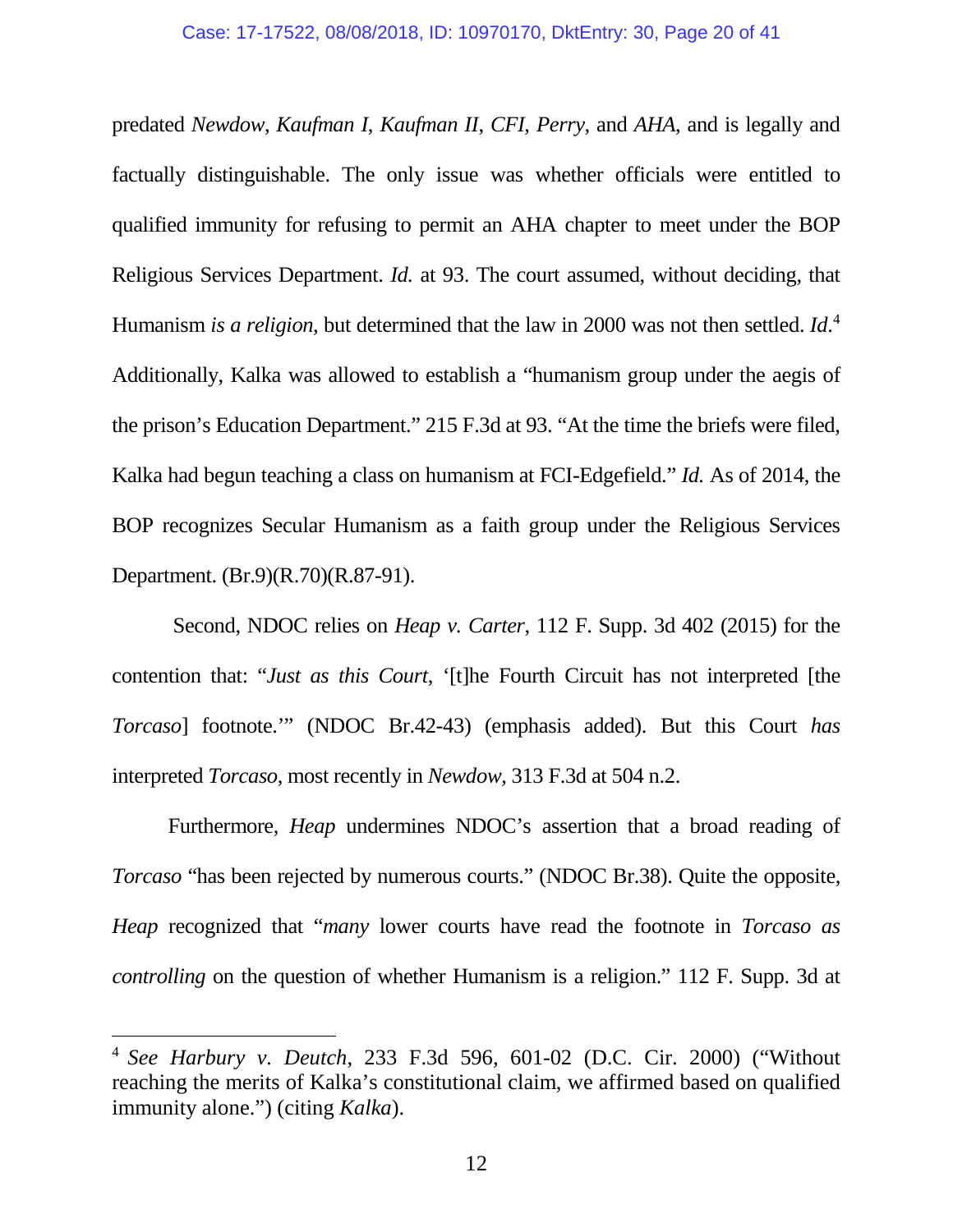437-38 (emphasis added). *Heap*, like *Kalka*, was limited to qualified immunity in a case of first impression (involving a Navy employment matter). *Id.* The court simply did not believe *Torcaso* placed "the constitutional question 'beyond debate'" for *qualified immunity*. *Id.* [5](#page-20-0)

 The third and final case, *Hale v. Federal Bureau of Prisons*, did not involve Humanism or the Establishment Clause. 2018 WL 1535508, at \*2 (D. Colo. Mar. 28, 2018), *pending appeal* (No.18-1141)*.* Instead, the question was whether a "new movement" called "Creativity" could be considered a "religion" for RFRA and Free Exercise purposes. *Id.* In stark contrast to Humanism, the *Hale* court noted that "several district courts have entertained this question and have *uniformly* found that . . . Creativity is *not a religion*." *Id.* at \*4 n.4 (citations omitted, emphasis added). The inmate attempted to shoehorn "Creativity" into the BOP's system by likening it to Humanism, but as *Hale* recognized, the real purpose of "Creativity" is "to further dominance of the white race," *id.*, an aim Humanists emphatically reject.<sup>6</sup>

 $\overline{a}$ 

<span id="page-20-0"></span><sup>&</sup>lt;sup>5</sup> NDOC also cites *Heap* for the contention that "the Fourth Circuit did not hold that Humanism was a religion' in *Dettmer v. Landon*." (NDOC Br.42). This misrepresents *Heap*'s footnote, which actually states: "While *Humanism may satisfy the factors* laid out in *Dettmer*, the Fourth Circuit did not hold that Humanism was a religion in that case *nor did it even mention Humanism in its holding*." *Id.* at 436 n.22 (emphasis added).

<span id="page-20-1"></span><sup>6</sup> The AHA's Black Humanist Alliance is "devoted to confronting social, economic, and political deprivations that disproportionately impact Black Americans." *https://thehumanist.com/contributor/black-humanist-alliance.*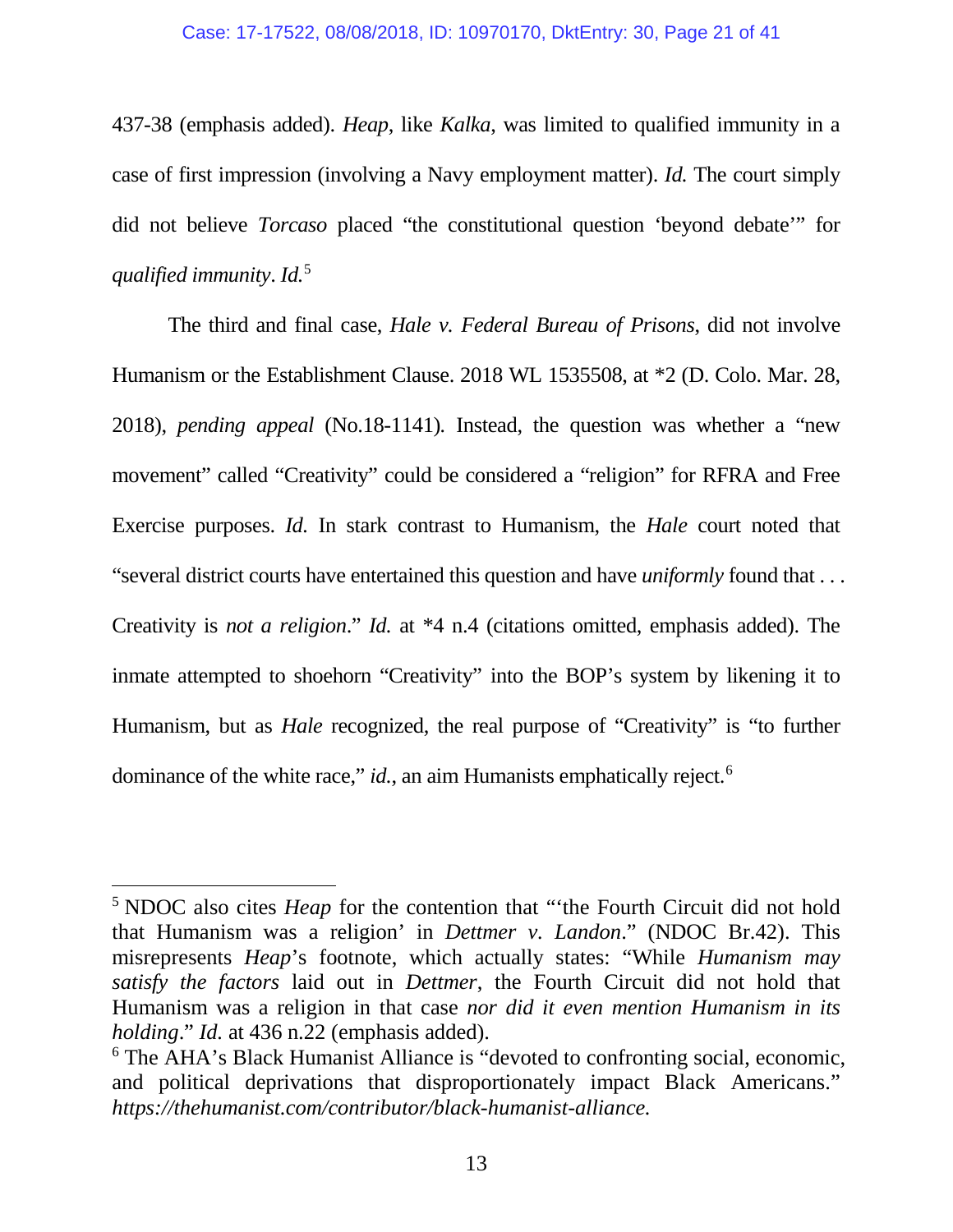After exhausting its few case law options, NDOC selectively harvests dictionary definitions that refer to Humanism as having a "philosophy" component. (NDOC Br.43). This, of course, is irrelevant, both because the dictionary does not trump precedent, *and* because NDOC recognizes "Buddhism," "Hindu," and "Rastafarian" (Br.11-12), which are no less philosophical, and no more religious, than Humanism. *Torcaso*, 367 U.S. at 495 n. 11 ("Secular Humanism" is no less a "religion" than "Buddhism"). *See Seeger*, 380 U.S. at 174-75 (recognizing "Hindu" as a "philosophy"); *Malnak v. Yogi*, 440 F. Supp. 1284, 1322 (D.N.J. 1977) ("These [Hindu] concepts do not shed that religiosity merely because they are presented as a philosophy"); *Tafralian v. Commissioner*, T.C. Memo 1991-33 (T.C. 1991) ("the philosophy of . . . Buddhism"); *Reed v. Faulkner*, 653 F. Supp. 965, 971 (N.D. Ind. 1987) (describing Rastafarianism as a "philosophy.").

The cases are clear that an Atheist or Humanist group cannot be denied on the grounds it is philosophical in nature. *Kaufman II*, 733 F.3d at 695-96 (prison could not constitutionally refuse Atheist study group on the grounds it is "more educational and philosophical in nature."); *Kaufman I*, 419 F.3d at 681-84 (same); *Perry*, 2018 U.S. Dist. LEXIS 112378, at \*4-5 (prison could not refuse Humanist group on the grounds "Humanism appeared to 'be a philosophy of life' rather than a religion"); *AHA*, 63 F. Supp. 3d at 1279, 1283 (BOP could not refuse Humanist group on the grounds that it viewed "Humanism as a philosophy.").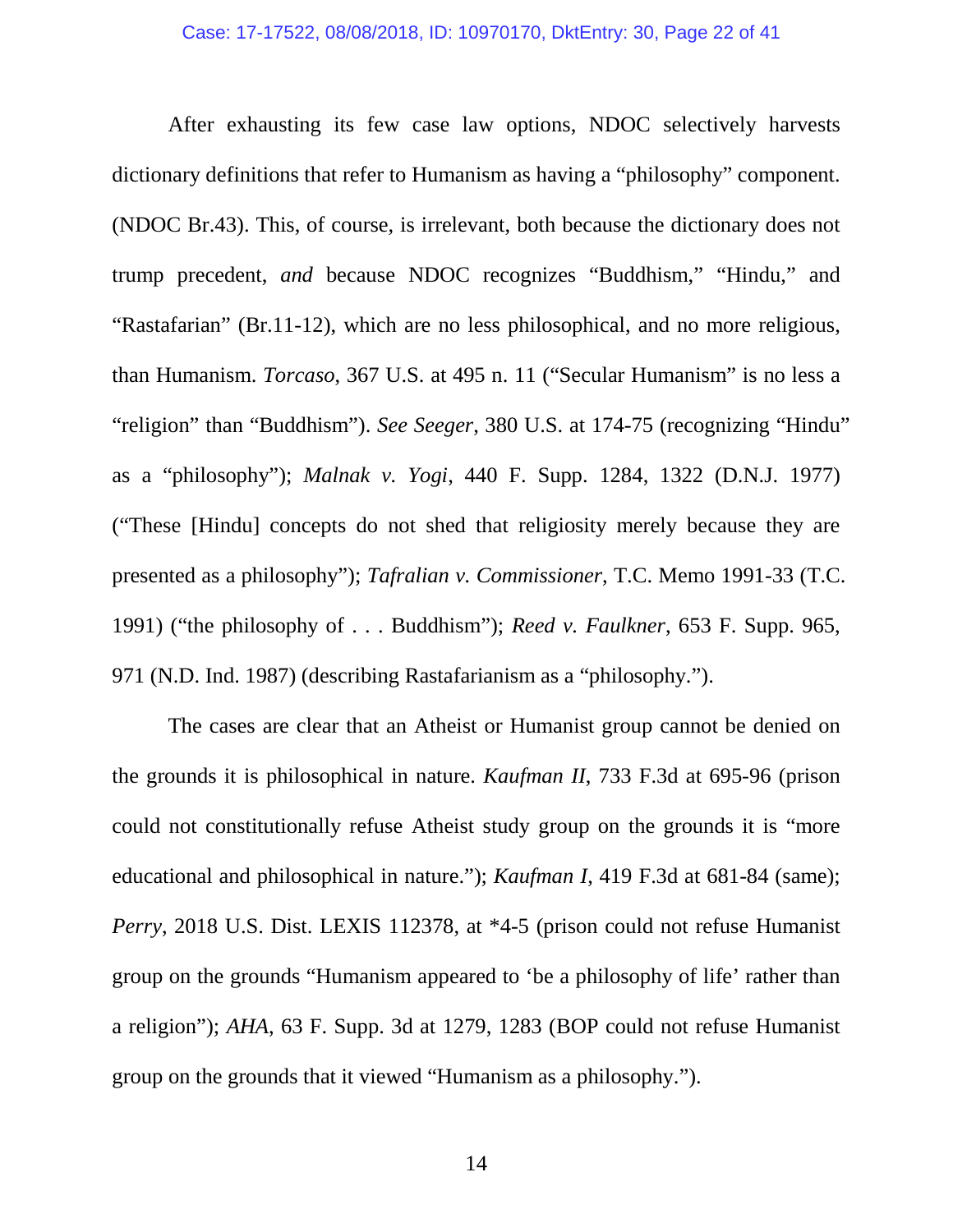#### **E. Humanism qualifies as a religion under the** *Africa/Alvarado* **test.**

<span id="page-22-0"></span>After strenuously (yet pointlessly) trying to prove that the *Africa/Alvarado* analysis has not been overruled, NDOC makes no attempt to demonstrate that Humanism fails *Africa*/*Alvarado*'s three-factor analysis, because it can't. First, Humanism "addresses fundamental and ultimate questions having to do with deep and imponderable matters." *Alvarado*, 94 F.3d at 1229.  $(R.23-26)(R.46-47)(R.67-69)(R.86)$  $(R.23-26)(R.46-47)(R.67-69)(R.86)$  $(R.23-26)(R.46-47)(R.67-69)(R.86)$ . <sup>7</sup> Second, Humanism is "comprehensive in nature," in that it is not "confined to one question or one moral teaching." *Id.* (Br.6-10)(R.23-25)(R.67-69)(R.84-86). Third, Humanism "can be recognized by the presence of certain formal and external signs." *Id*. Humanism has a formal structure replete with celebrants and chaplains, entities dedicated to the practice of Humanism, holidays and observances, and a *Humanist Manifesto* setting forth the key tenets of Humanism. (Br.6-10)(R.23- 24)(R.67-68)(R.70)(R.85)(R.89).

#### **F. Remand would be futile.**

 $\overline{a}$ 

<span id="page-22-1"></span>NDOC argues that this Court cannot determine that NDOC is violating the Establishment Clause until the District Court first applies the *Turner* test. (NDOC Br.53). Establishment Clause claims, however, are evaluated under either the *Lemon* test or *Larson* strict scrutiny, not *Turner*. (Br.45-46). *See Americans United* 

<span id="page-22-2"></span><sup>7</sup> *See also* Lyle Simpson, *Why Was I Born: What is my purpose for being here? A Humanistic View of life* (2005)*, https://perma.cc/S3U6-6DJV.*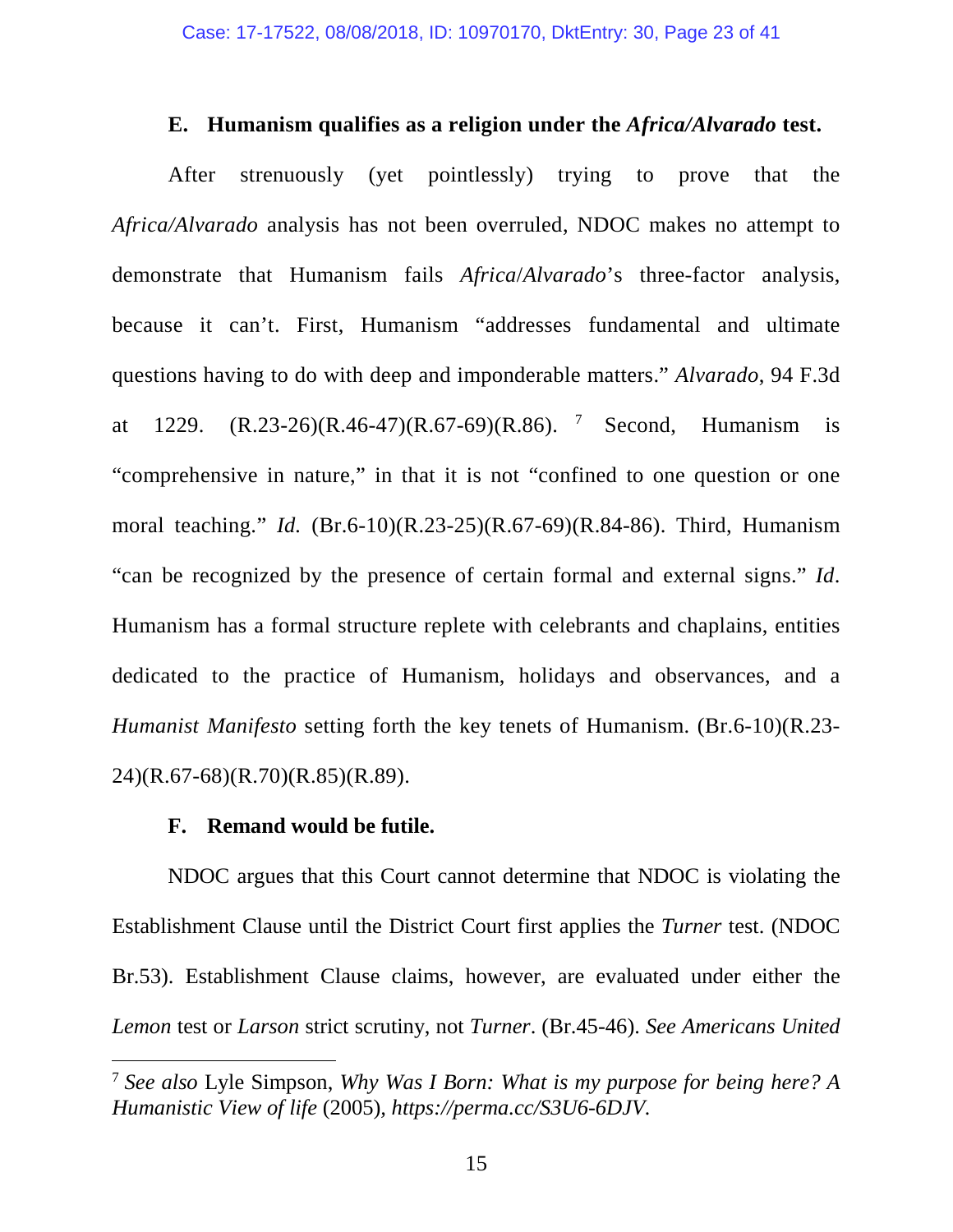*for Separation of Church & State v. Prison Fellowship Ministries, Inc*., 509 F.3d 406, 426 (8th Cir. 2007) (*Turner* inapplicable to Establishment Clause claim). *See also Inouye v. Kemna*, 504 F.3d 705, 716 (9th Cir. 2007). The "Supreme Court has never held that *Turner* should be applied to cases raising Establishment Clause issues." *Scott v. Pierce*, 2012 U.S. Dist. LEXIS 190126, at \*10-11 (S.D. Tex. May 7, 2012). *See also Williams v. Lara*, 52 S.W.3d 171, 187-88 (Tex. 2001) ("an overwhelming majority of the courts that have considered an inmate's Establishment Clause challenge have declined to apply *Turner*") (citations omitted).

Rather than *Turner*'s deference, "distinguishing among religions" in the "prison context" "requires strict scrutiny." *Rouser v. White*, 630 F. Supp. 2d 1165, 1194-96 (E.D. Cal. 2009) (citing *Larson v. Valente*, 456 U.S. 228 (1982)). *E.g.*, *AHA*, 63 F. Supp. 3d at 1282-83 (strict scrutiny); (Br.45 n.45). Under *Larson*, *NDOC* bears the burden of proving a "compelling governmental interest" for discriminating against Humanists, and show that the disparate treatment "is closely fitted to further that interest." 456 U.S. at 246-47.

The outcome is the same under *Lemon*. *Perry*, 2018 U.S. Dist. LEXIS 112378, at \*12 ("Regardless of the standard applied, the court concludes that plaintiffs have demonstrated an Establishment Clause violation."). Under *Lemon*, *the government* must "show by a preponderance of the evidence that action challenged" has a primary secular purpose. *Church of Scientology Flag Serv. v.*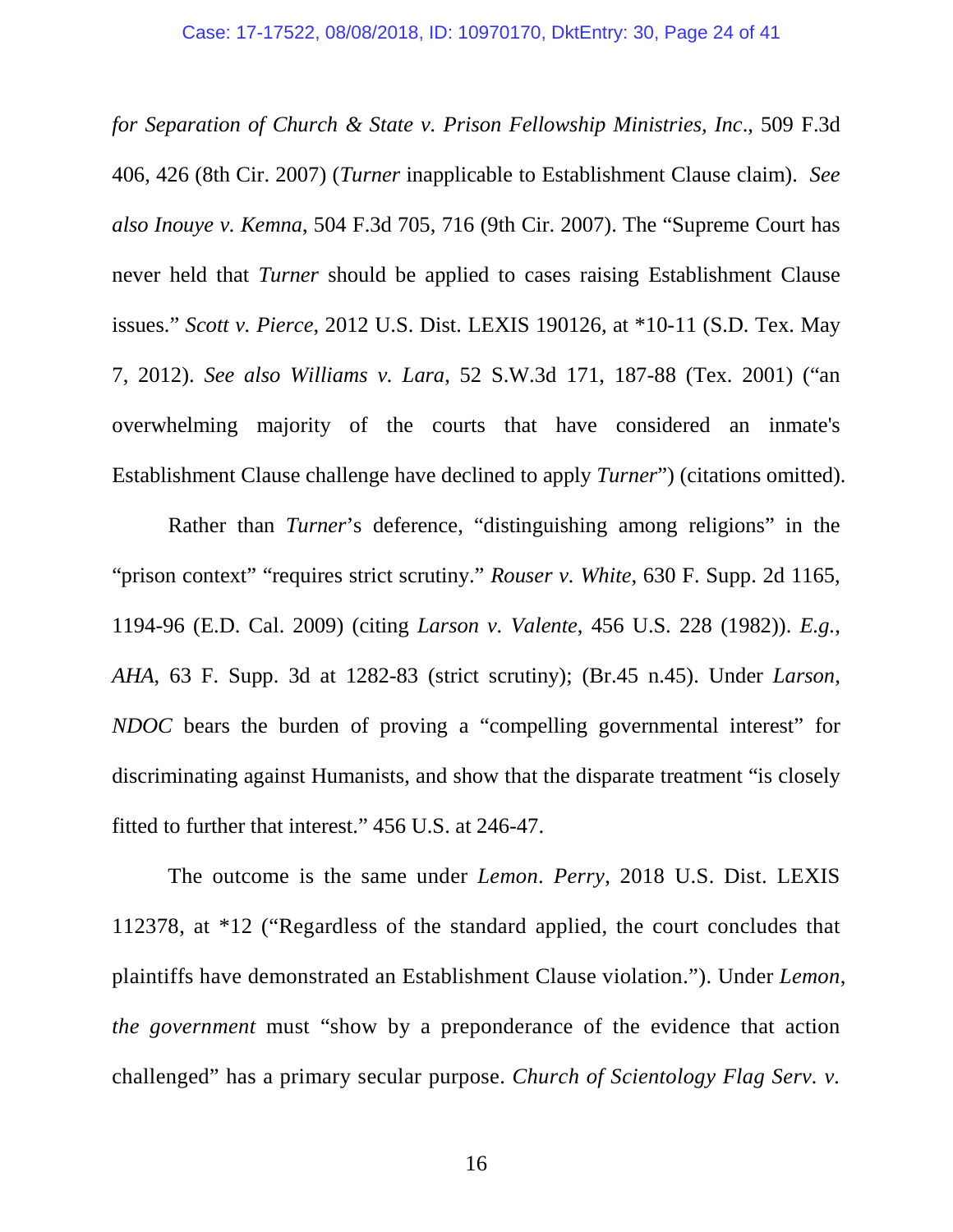*City of Clearwater*, 2 F.3d 1514, 1530 (11th Cir. 1993); *see Metzl v. Leininger*, 57 F.3d 618, 621-22 (7th Cir. 1995) (a secular purpose "is in the nature of a defense" and government must prove "secular justification for the difference in treatment."). Thus, NDOC is seriously mistaken in stating that "it is Espinosa's burden to disprove the validity of the prison regulation or policy." (NDOC Br.54).

In *Perry*, the court held that "*defendants* have not demonstrated a secular purpose for denying Humanism recognition." 2018 U.S. Dist. LEXIS 112378, at \*15 (emphasis added). Rather, it found that the "decision to recognize some faith groups, and not Humanism" is "arbitrary." *Id.* at \*17*. Accord CFI*, 758 F.3d at 875 (statute "arbitrarily" discriminated against Humanists). Likewise, in *Kaufman I*, the Seventh Circuit held that *officials* "advanced no secular reason why the security concerns they cited" to deny an Atheist group did "not apply equally to gatherings of Christian, Muslim, Buddhist, or Wiccan inmates." 419 F.3d at 683-84.

No matter what test is used, *Larson*, *Lemon*, or even *Turner* (*infra* at IV-D), the burden is on NDOC to prove *at a minimum*, a legitimate penological interest for treating Humanists differently from its 28 Faith Groups.

And a prison has no legitimate interest, much less a compelling one, in disallowing Humanist meetings while allowing meetings for groups of similar or

17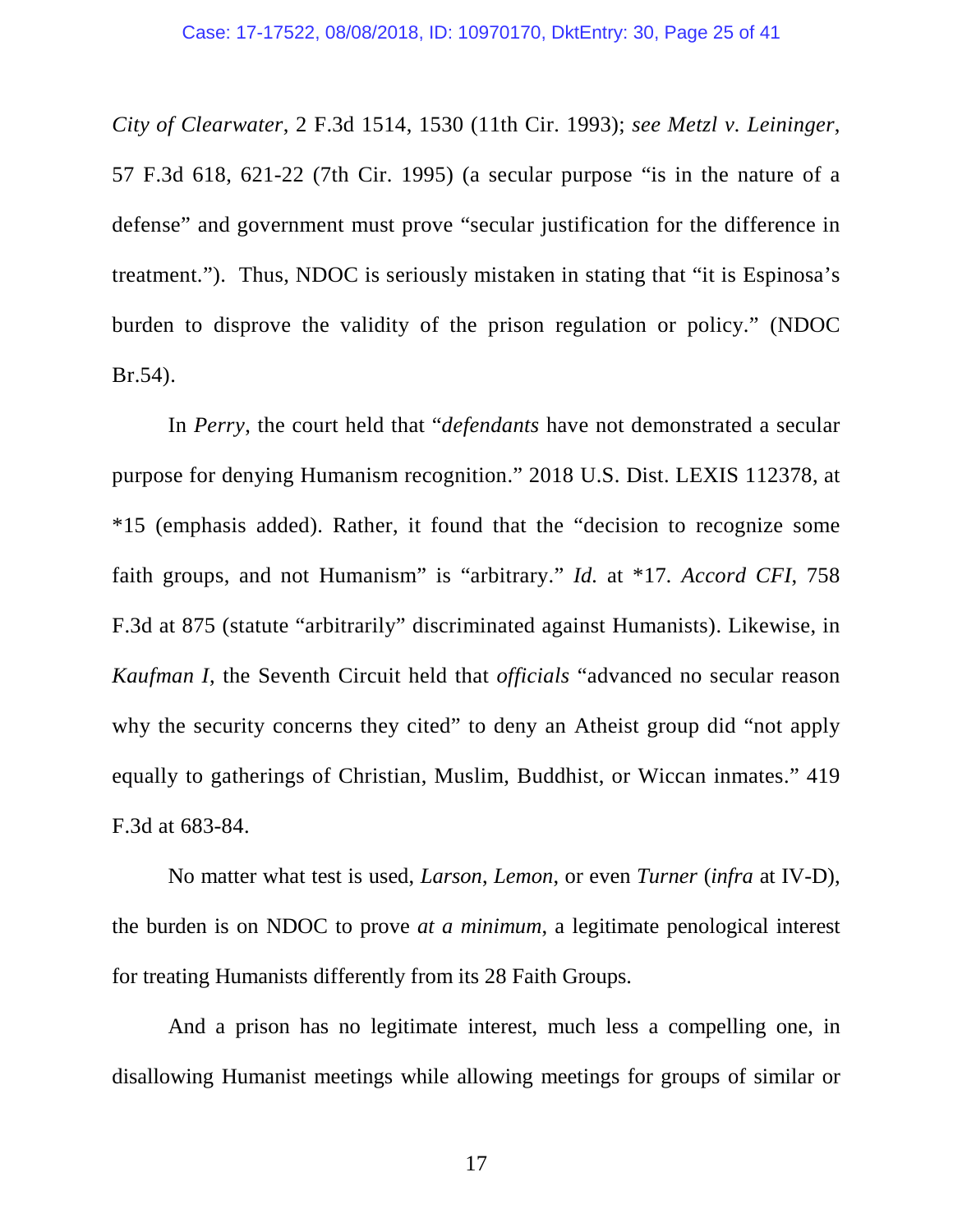#### Case: 17-17522, 08/08/2018, ID: 10970170, DktEntry: 30, Page 26 of 41

smaller size. *See Perry*, 2018 U.S. Dist. LEXIS 112378, at \*16-17 (there is no evidence "to support space, resource, or security concerns applicable to Humanist inmates, which do not apply equally to Christian, Muslim, Buddhist, or Wiccan inmates."); *Kaufman I*, 419 F.3d at 684 (same for Atheist group); *AHA*, 63 F. Supp.3d at 1282-83 (same for Humanist group); *Kaufman II*, 733 F.3d at 698 (the only legitimate interest in refusing Atheist/Humanist group is lack of demand).[8](#page-25-0)

NDOC cannot prove insufficient demand because it recognizes Faith Groups with as few as 2-4 members. (Br.13)(R.46)(R.54)(R.72)(R.109)(R.132). Some scheduled meetings have *no attendance* at all. (R.46)(R.72). And yet there are at least 10 Humanist and/or Atheist inmates at LCC alone. (R.73).

In fact, the only excuse NDOC mustered—presented for the first time on appeal no less—is a vague suggestion that Espinosa's application was deficient because it failed to mention "holy days" and did "not provide specifics regarding the practices of the desired religion." (NDOC Br.11). The Court need not remand because it has all the evidence it needs to find that this proffered justification fails even the most deferential standards. *E.g.*, *Perry*, 2018 U.S. Dist. LEXIS 112378, at \*16-17, \*22 ("DPS's decision to not recognize Humanism as a faith group" failed *Lemon* and *Turner* because it was "arbitrary" and "irrational.").

 $\overline{a}$ 

<span id="page-25-0"></span><sup>8</sup> *See also Sherman-Bey v. Marshall*, 2011 U.S. Dist. LEXIS 73801, at \*27-28 (C.D. Cal. 2011) ("qualified immunity is unwarranted on this record, where Plaintiff alleges that his group was denied services that were granted to others of equal or smaller size").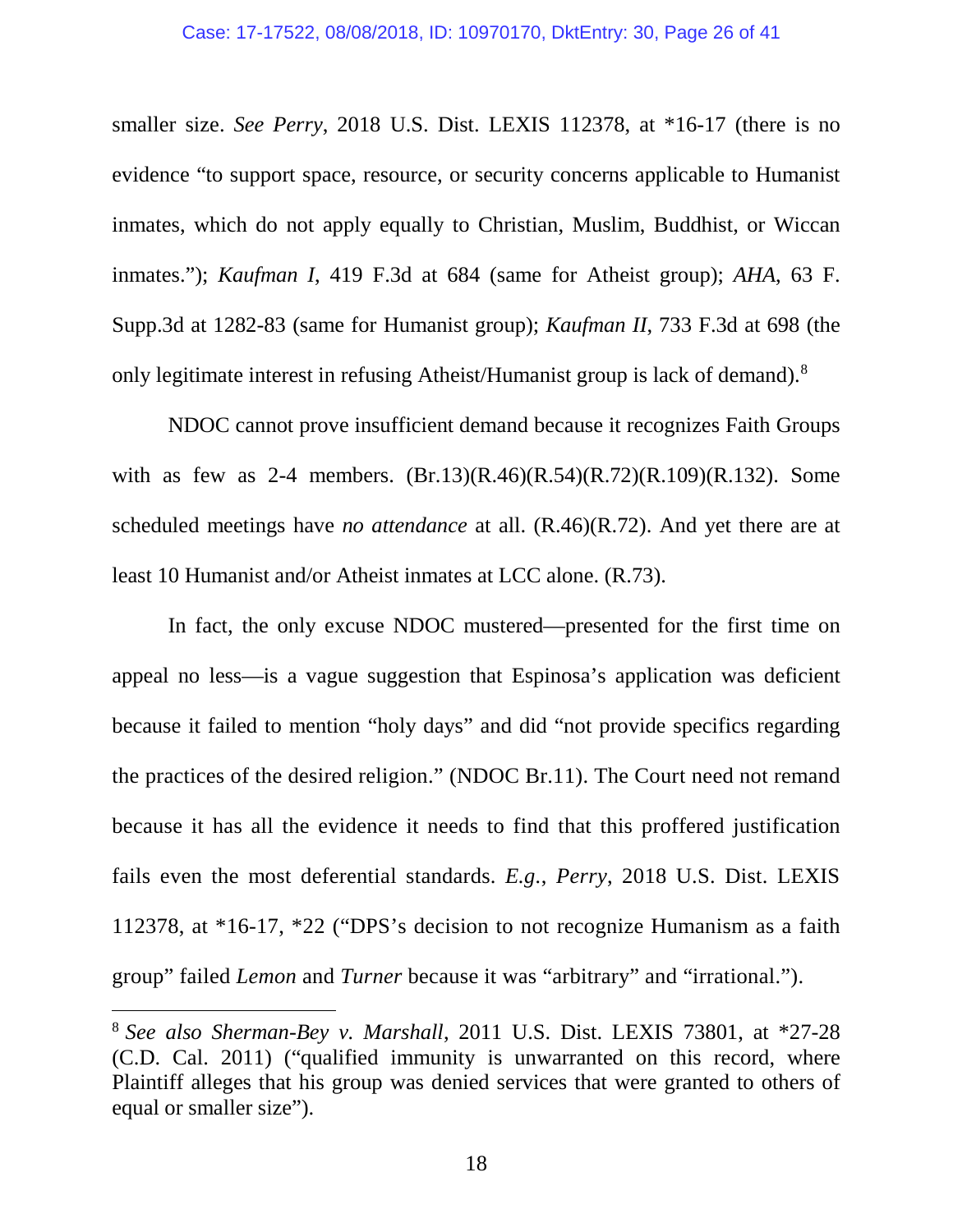First, this justification is severely belated, rendering it a sham under *Lemon*'s purpose prong. *McCreary*, 545 U.S. at 865, 871. (Br.49). Espinosa submitted his request for accommodation form on June 11, 2014.  $(R.47)(R.73)(R.147)$ . NDOC's policy provides that NDOC will issue a response within 120 days. (R.147). NDOC provided no response within 120 days, not even to tell Espinosa his form was allegedly deficient. (NDOC Br.49). After 213 days, Espinosa filed an Informal Grievance. (R.74)(R.148-50). It wasn't until July 23, 2015—over a *year* after the accommodation form was submitted—that NDOC told Espinosa, in response to his *Grievance*, that the "RRT committee needs more information from you." (R.75)(R.161-62). NDOC did not even specify what information was needed. (R.75). When Espinosa spoke with Stogner that summer, Stogner said Espinosa would have to wait another *four months* to receive a response. (R.75). No explanation was given for the *additional* four-month delay. (R.75). And to date, no other response has been received.

In *Perry*, the court ruled that DPS's treatment of a Humanist application was unconstitutional because, as here, the inmate "was subjected to additional requirements in his attempt to obtain DPS's recognition of Humanism as a faith group, without explanation." 2018 U.S. Dist. LEXIS 112378, at \*16. Even NDOC acknowledges that it treated Espinosa's application with "indifference or negligence." (NDOC Br.49).

19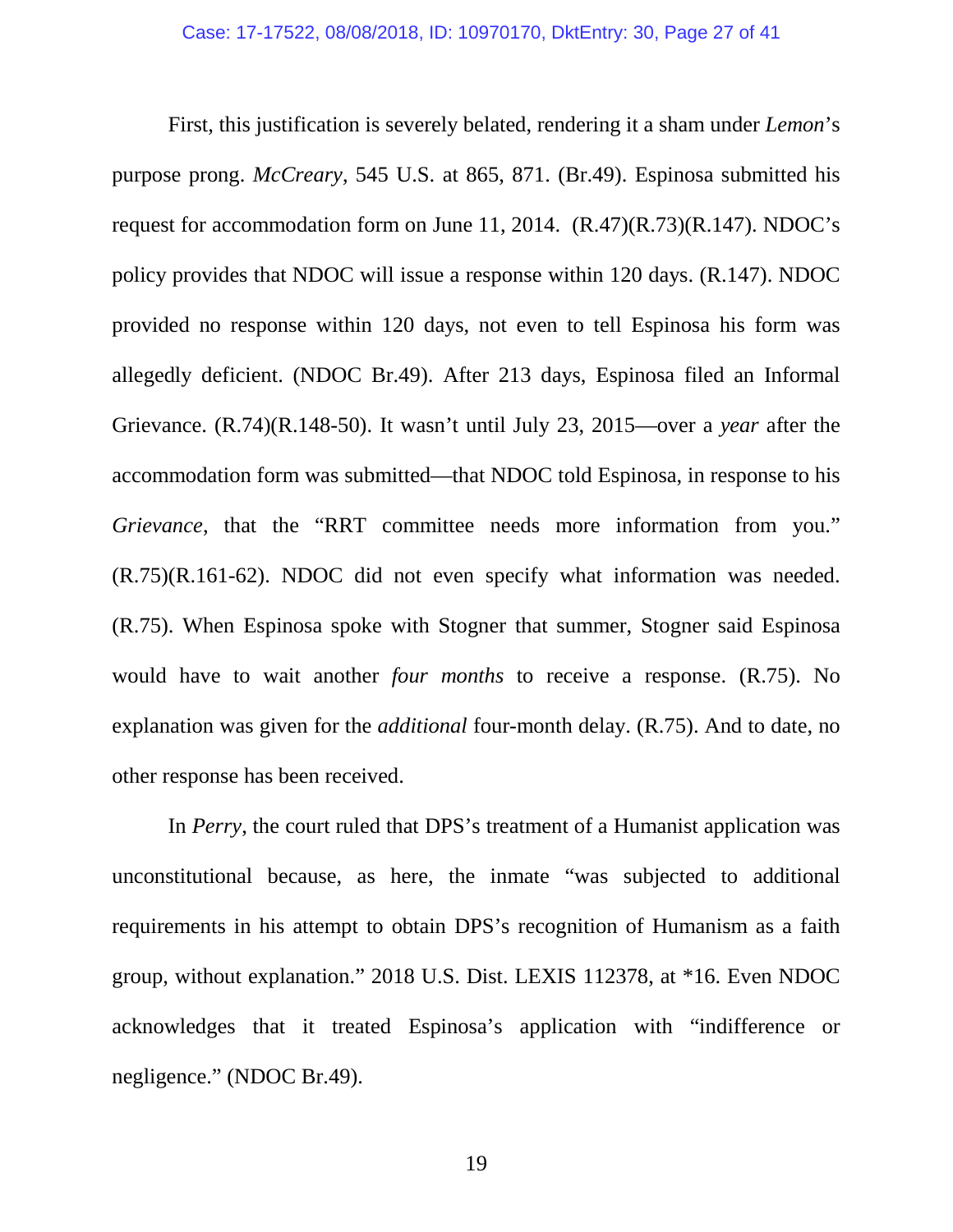#### Case: 17-17522, 08/08/2018, ID: 10970170, DktEntry: 30, Page 28 of 41

Second, the very process NDOC uses to "determine whether to recognize a particular faith group advances more traditional religions, but inhibits nontraditional religious groups such as Humanism," and is therefore unconstitutional. *Id.* at \*15-16. *See also Brown v. Livingston*, 17 F. Supp. 3d 616, 631 (S.D. Tex. 2014) ("[Prison officials have] intentionally made it easier for Jewish inmates over Muslim inmates to have volunteer-led religious activities. That circumstance alone, in and of itself, constitutes a violation of the Establishment Clause.").

Expecting an inmate who has no access to the Internet and no meaningful ability to research Humanism in the prison library (largely because NDOC refuses to offer Humanism materials) to provide detailed information is preposterous. (NDOC Br.49) (contending that "Espinosa is also responsible for [the delay] given the dearth of information provided to the RRT"). "How many Christians would struggle to recite the Ten Commandments in order? Or to follow them every day? How many Jews might not know the symbolism behind each component of the Seder?" *Singh v. Holder*, 720 F.3d 635, 644 (7th Cir. 2013). The "fact that an individual's understanding of the origins or reasons for a particular religious practice may be mistaken, incomplete, or at odds with the understanding of other followers and even experts of his stated religion is 'beside the point.'" *Blount v. Johnson*, 2007 U.S. Dist. LEXIS 39146, at \*18 (W.D. Va. May 30, 2007) (citation omitted).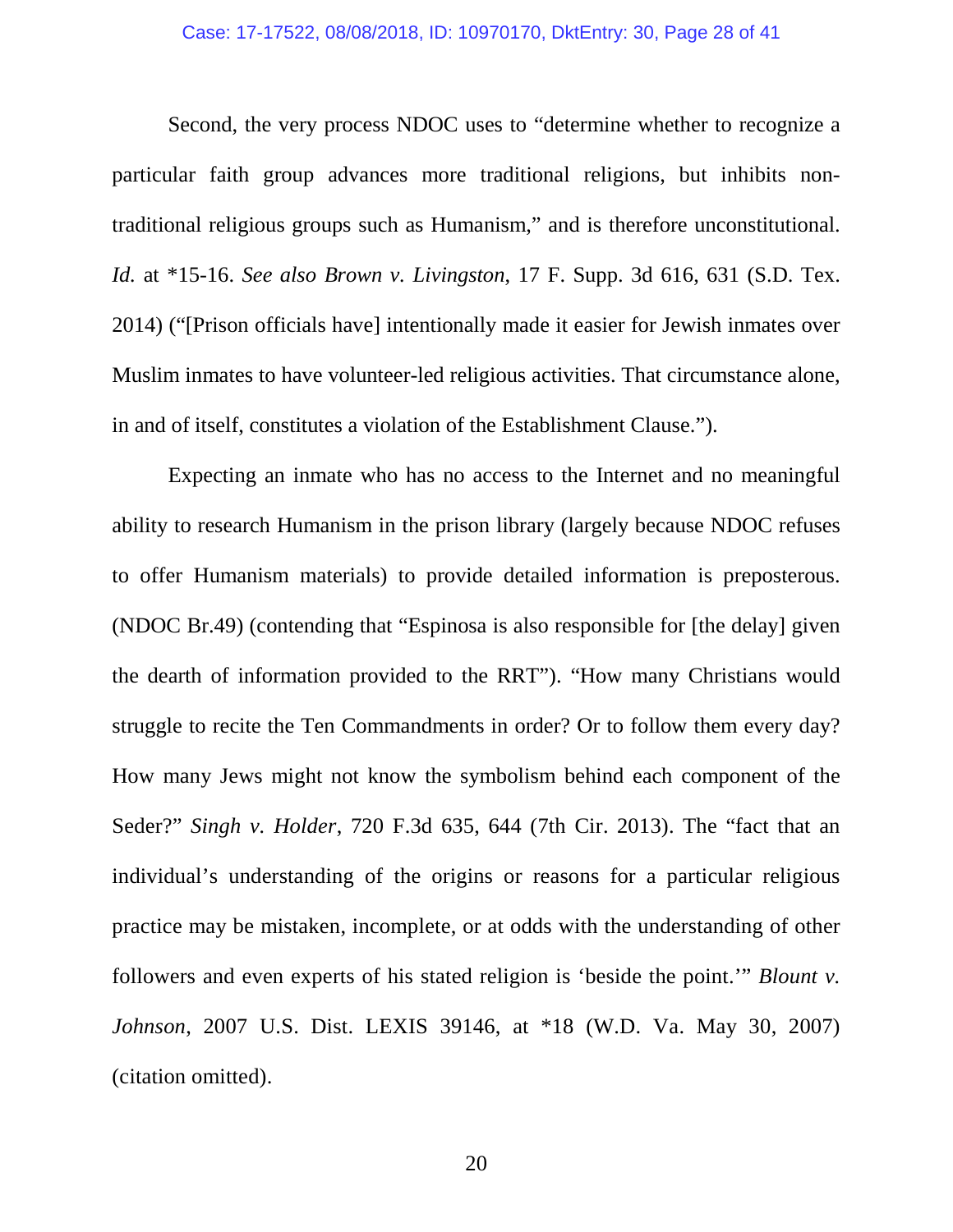Third, the application was not missing information. Humanism does not have "holy days" (though it does have Humanist holidays) or "religious items." Espinosa provided more than enough information for NDOC "to fully and completely address" (NDOC Br.49) his modest request for: (1) the approval of Secular Humanism as a Faith Group; (2) Humanist meetings; and (3) group storage space. (R.47)(R.73)(R.147). As "source[s] of authority," Espinosa identified AHA, with a URL to AHA's website, the *Humanist Manifesto*, and *Torcaso*. (R.73)(R.147). If NDOC needed more information, it could have readily visited the AHA's website. In *Perry*, the state similarly asserted that it denied recognition of Humanism because "it could not find a contact person to discover more information about Humanism." 2018 U.S. Dist. LEXIS 112378, at \*14. The court found this excuse wholly inadequate, especially because the prison had access to AHA's website. *Id.* 

Fourth, insofar as NDOC deems "holy days" and "religious items" "mandatory requirements" for Faith Group approval (NDOC Br.11, 49), or else will deem the application is deficient, resulting a four-year and counting delay, its policy unconstitutionally "inhibits non-traditional religious groups such as Humanism," failing *Lemon*'s effect prong and *Larson*. *Id.* at \*16. *See Larson*, 456 U.S. at 247, n.23 (statute unconstitutionally distinguished between "well-established churches" and "churches which are new and lacking in a constituency"); *CFI*, 758 F.3d at 874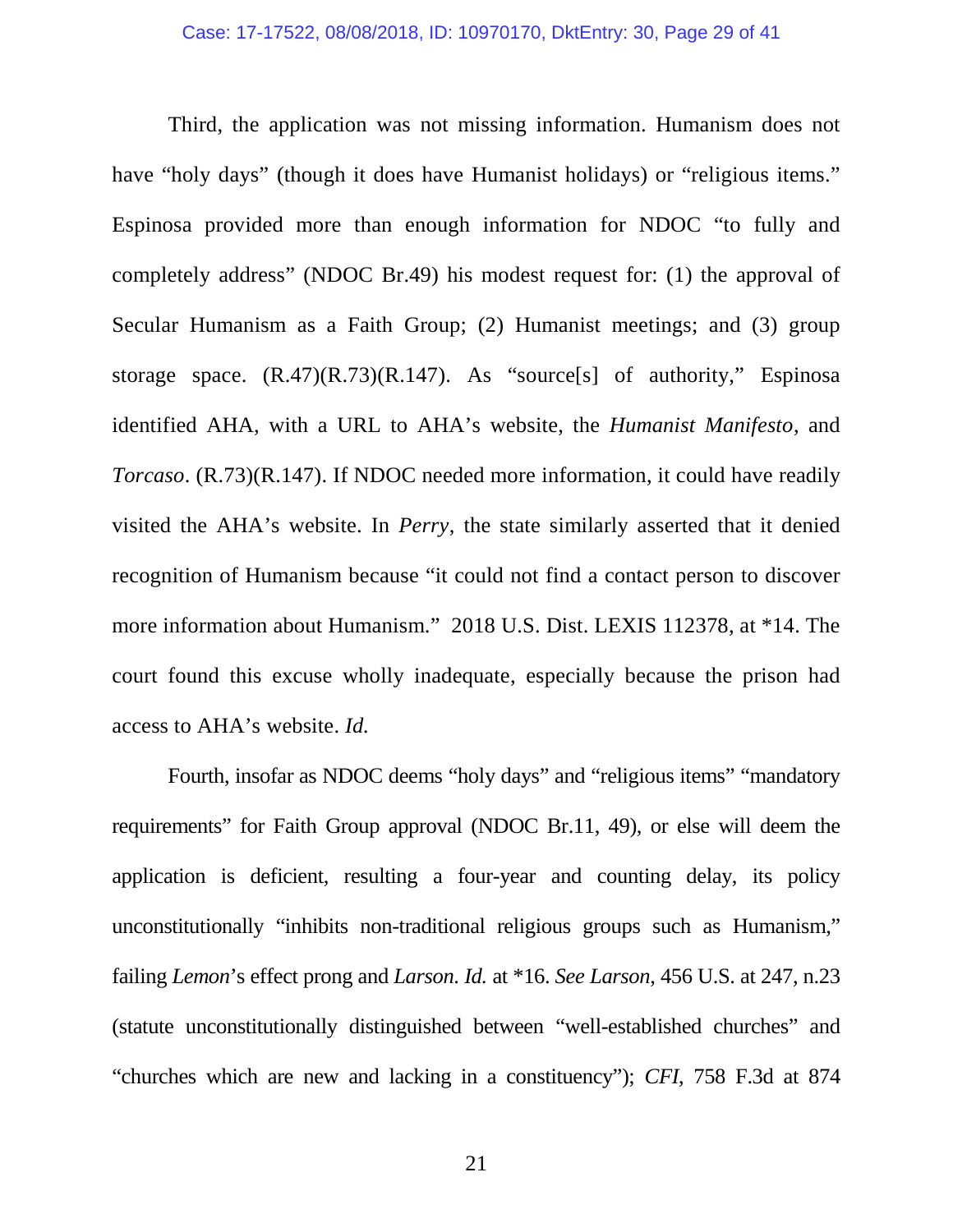#### Case: 17-17522, 08/08/2018, ID: 10970170, DktEntry: 30, Page 30 of 41

(statute unconstitutionally "discriminates among religions, preferring those with a particular structure (having clergy)" while disfavoring Humanism); *Koger v. Bryan*, 523 F.3d 789, 799-801 (7th Cir. 2008) (clergy verification requirement held unconstitutional because it "renders impracticable religious exercise by" religions "without traditional clergy or universal requirements.").

Establishment Clause claims, "unlike those relating to the Free Exercise Clause, do not include proof that particular religious freedoms are infringed." *Sch. Dist. of Abington Twp. v. Schempp*, 374 U.S. 203, 224 n.9 (1963). In *Kaufman I*, the Seventh Circuit held that Atheists have an equal right to meetings regardless of whether an Atheist "would be unable to practice atheism effectively without the benefit of a weekly study group." 419 F.3d at 682-83. *See also Kaufman II*, 733 F.3d at 696-97 (it was irrelevant that denial of Atheist/Humanist group did not "impose a substantial burden on his practice of atheism.").

Fifth and perhaps most critically, nothing NDOC could prove on remand would justify its *continued refusal* to recognize Humanism. (NDOC Br.41 n.121) (referring to the "underlying decision of the NDOC to not, *as of this time*," recognize Humanism) (emphasis added). NDOC has more than enough information on hand to approve the request, including BOP's "Manual on Inmate Beliefs and Practices" (*https://perma.cc/UH63-SM8L*), which contains a detailed section on Humanism.

22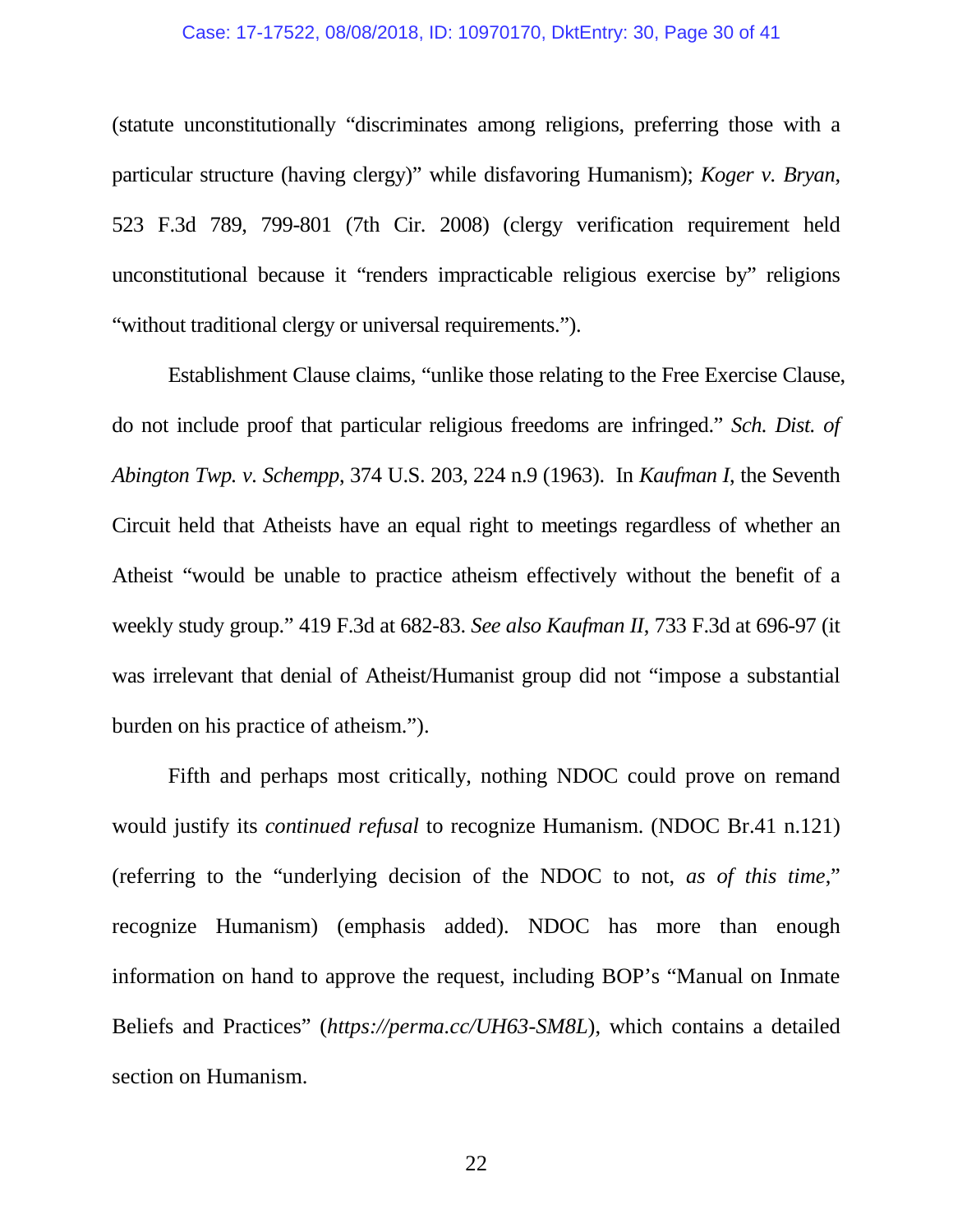#### <span id="page-30-0"></span>**IV. The District Court's failure to address the Equal Protection Clause Claim requires reversal, but remand is not necessary.**

NDOC "acknowledges that the screening order did not contain any specific analysis with regard to the Equal Protection Claim." (NDOC Br.46). This necessitates reversal. (Br.52-53). NDOC nonetheless argues that "there is sufficient evidence in the record to support the District Court's dismissal of the equal protection claim." (NDOC Br.47). Appellants agree that there is sufficient evidence on the record for this Court to determine the merits of the Equal Protection Claim. *See Greater L.A. Agency on Deafness, Inc. v. CNN, Inc*., 742 F.3d 414, 425 (9th Cir. 2014) ("at the parties' urging and in the spirit of judicial economy, we exercise our discretion to decide this legal issue in the first instance."); *SmithKline Beecham Corp. v. Abbott Labs*., 740 F.3d 471, 479 (9th Cir. 2014) ("we need not remand the question whether a *Batson* [equal protection] violation occurred" where record was clear juror "was struck because of his sexual orientation"). But reversal, rather than affirmance, is required.

#### <span id="page-30-1"></span>**A. Appellants were not required to "set forth all the beliefs and tenants [sic] of the other religions" to survive dismissal.**

Secular Humanism is similarly situated to many Faith Groups NDOC recognizes including Buddhism, Wicca, and Rastafarianism, as a matter of wellsettled law. (Br.57-59). *See Torcaso*, 367 U.S. at 495 n.11; *CFI*, 758 F.3d at 872- 74; *Perry*, 2018 U.S. Dist. LEXIS 112378, at \*16-17; *AHA*, 63 F. Supp. 3d at 1284.

23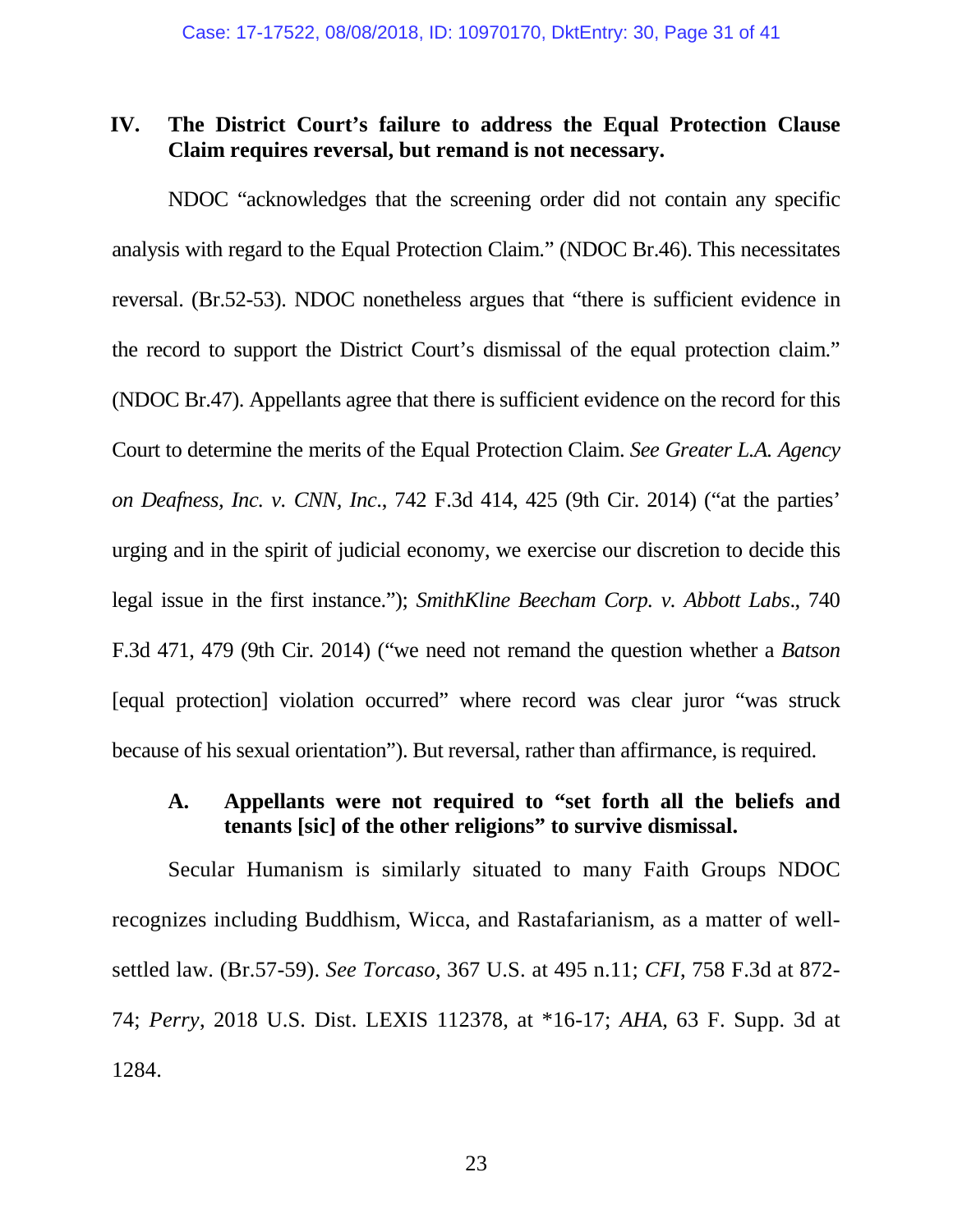NDOC cites no contrary authority. Instead, it argues that the "Amended Complaint does not set forth *all* the beliefs and tenants [sic] of the other religions or those of Espinosa's beliefs." (NDOC Br.48). Not surprisingly, NDOC cites no case suggesting that a plaintiff seeking equal protection needs to set forth "all the beliefs and tenets" of *all the other religions* and of their own*.* This would be an impossible task for even the most studious lawyer, let alone a *pro se* inmate. *See Singh*, 720 F.3d at 644.

Atheism does not even have "beliefs or tenets" but Atheists are similarly situated to "Christian, Muslim, Buddhist, and Wiccan inmates" for group study purposes. *Kaufman I*, 419 F.3d at 684; *Kaufman II*, 733 F.3d at 698. And in *Perry*, the court found that "DPS authorizes meetings for some non-theistic religions [such as Buddhism] but not Humanism. Therefore, . . . [Humanists] have been treated differently from others with whom they are similarly situated." 2018 U.S. Dist. LEXIS 112378, at \*18. *See also AHA*, 63 F. Supp. 3d at 1284.

More importantly, the burden is on *NDOC* to prove there is a "relevant difference" between the religious groups. *Reed v. Faulkner*, 842 F.2d 960, 964 (7th Cir. 1988) ("We reject the defendants' argument that it was Reed's burden to show that there is no relevant difference between Rastafarians and Indians."). NDOC has not made this showing.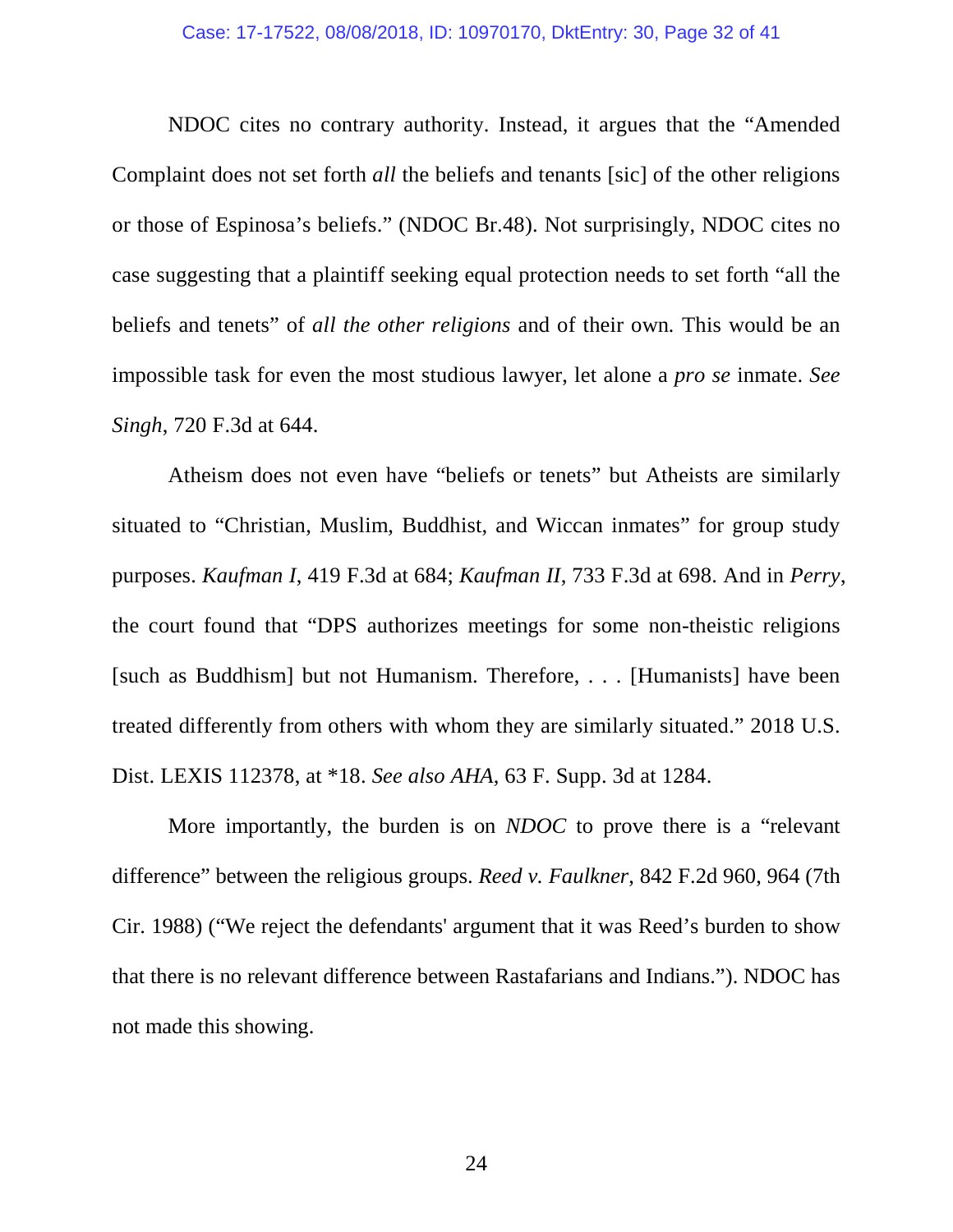#### <span id="page-32-0"></span>**B. NDOC is** *currently* **depriving Humanists of group meetings, while providing meetings for similar-sized and smaller groups.**

NDOC argues that "Appellants failed to allege any facts that tend to show intentional discrimination" simply because "the NDOC has never explicitly denied Espinosa's Accommodation." (NDOC Br.49). Appellants need only show that NDOC is treating Humanists differently from similarly-situated groups. *Id.* at 964 ("defendants are treating the Rastafarians differently from American Indians (and doing so deliberately) for no reason at all; and if so this is a denial of equal protection of the laws in an elementary sense."). The prison's "actions need not be malicious, only motivated by the fact that plaintiffs hold a different set of religious beliefs." *AHA*, 63 F. Supp. 3d at 1284.

In *AHA*, the court found that "[a]llowing followers of other faiths to join religious group meetings while denying [a Humanist] the same privilege is discrimination on the basis of religion." *Id.* Likewise, in *Perry*, the court found discriminatory intent because "DPS authorizes meetings for some non-theistic religions but not Humanism." 2018 U.S. Dist. LEXIS 112378, at \*18*.* Here too, it is undisputed that NDOC authorizes meetings for some religions, including Buddhism, which is non-theistic, "but not Humanism." *Id.*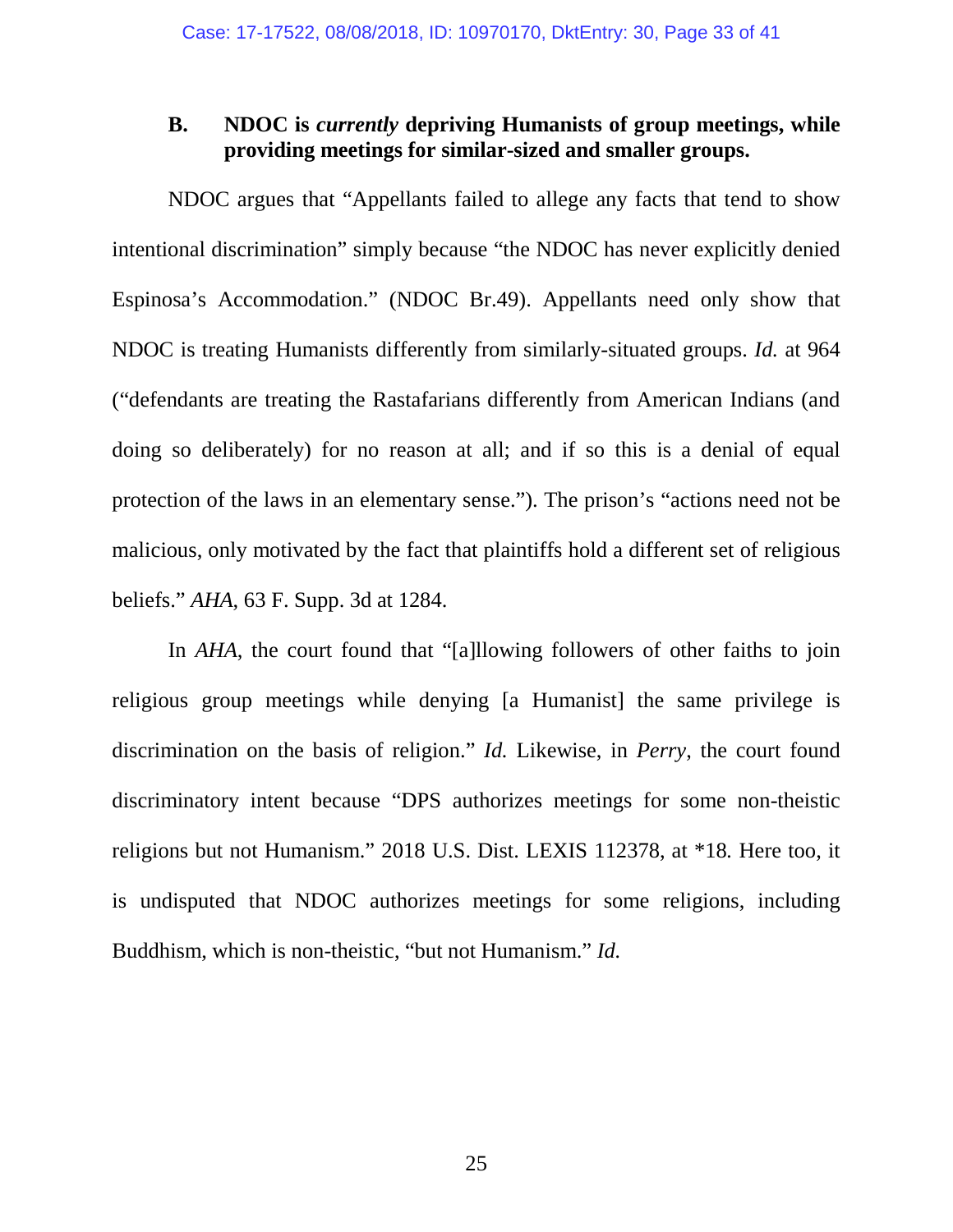#### <span id="page-33-0"></span>**C. Espinosa was not required to prove that group meetings are central to his beliefs.**

 NDOC's next argument is that Espinosa "failed to indicate why group meetings are a necessary component of his beliefs" or a "religious mandate." (NDOC Br.50). Again, unlike a Free Exercise claim, an inmate need not show that the practice is "central to his own religious observance." *Abdulhaseeb v. Saffle*, 65 F. App'x 667, 673-74 (10th Cir. 2003). All he must show is that he was "denied equal treatment on the basis of his religion." *Id. See CFI*, 758 F.3d at 874-75; *AHA*, 63 F. Supp. 3d at 1284. Regardless, many Faith Groups are provided time for group study and/or worship even though neither is *required* by the faith.  $(Br.13)(R.102-103)(R.105)(R.107-11).$ 

#### <span id="page-33-1"></span>**D. NDOC has no legitimate penological interest in treating Humanists differently from its 28 Faith Groups, making remand futile.**

NDOC argues that this Court cannot find that its actions violate the Equal Protection Clause without remanding because "[t]here was no substantive discussion of *Turner*," and because Appellants "failed to address any of these four factors below or before this Court." (NDOC Br.53). This is palpably false. Appellants provided a substantive analysis of the first factor, which "is the *sine qua non* of the *Turner* inquiry." *Walker v. Gomez*, 370 F.3d 969, 975 (9th Cir. 2004). (Br.58-60). Appellants did so to demonstrate that NDOC's actions are so arbitrary as to render remand futile, even though religious discrimination claims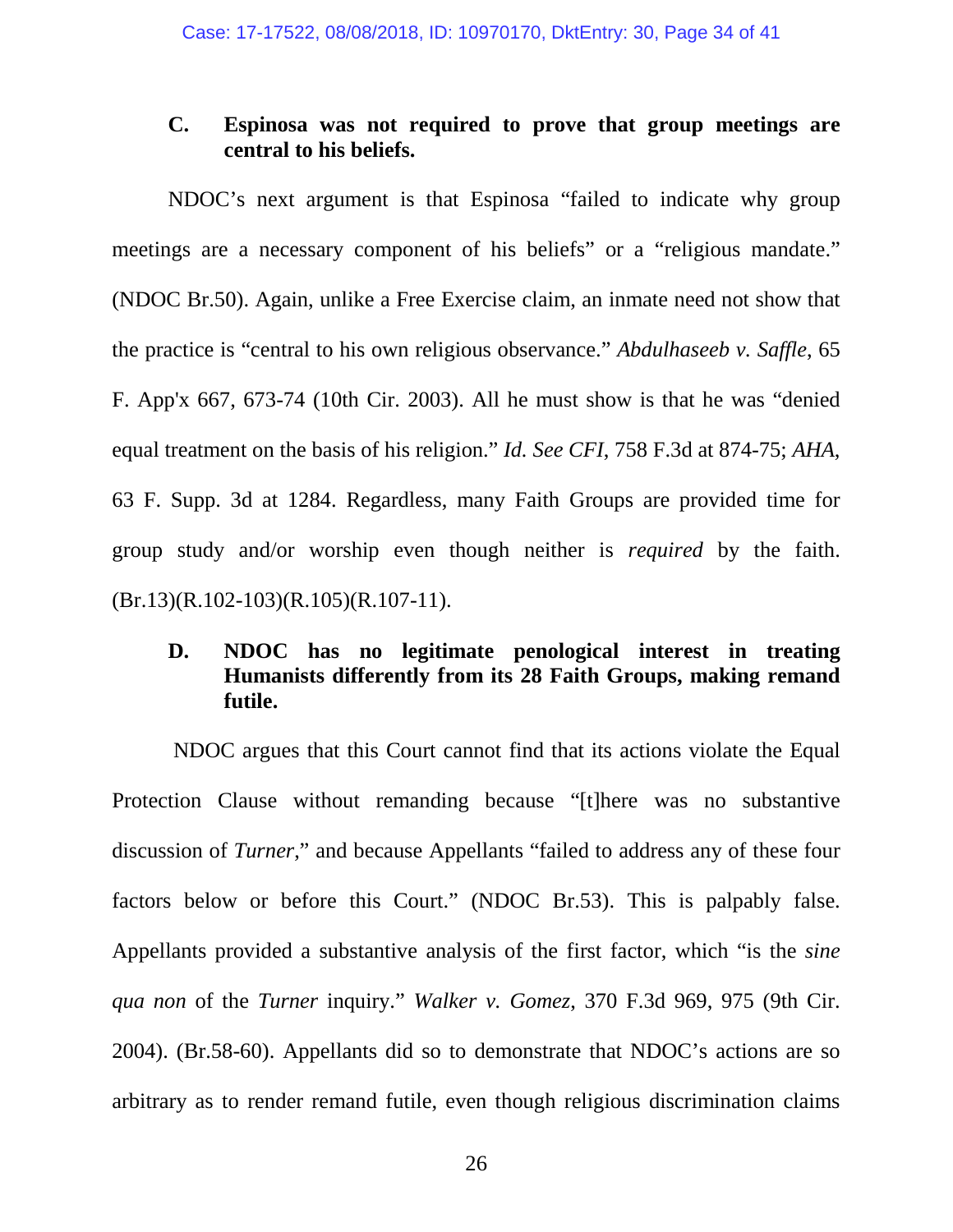#### Case: 17-17522, 08/08/2018, ID: 10970170, DktEntry: 30, Page 35 of 41

are subject to strict scrutiny, not *Turner*. *Johnson v. California*, 543 U.S. 499, 510- 11 (2005). (Br.58-59). *See also Davis v. Abercrombie*, 2014 U.S. Dist. LEXIS 43966, at \*79 (D. Haw. Mar. 31, 2014) ("The strict scrutiny standard" applies to inmate's "equal protection claim regarding daily, outdoor, group worship.").

The difference is inconsequential here, because NDOC has no legitimate penological interest in treating Humanists differently, making remand futile. (Br.59-60). *Perry*, 2018 U.S. Dist. LEXIS 112378, at \*20-21 ("defendants are unable to establish the first [] factor because there is no rational connection between DPS's cited interests and its refusal to recognize Humanism as a faith group.").

Rather than offer a legitimate interest, NDOC asserts that the "Amended Complaint fails to allege any factual allegations regarding why there is no legitimate penological interest in treating Espinosa . . . differently than the 27 religions the NDOC recognized." (NDOC Br.48). This convoluted statement is flawed for numerous reasons, but most significantly because it erroneously assumes that the burden is on Appellants.

*NDOC* "must first identify the specific penological interests involved and then demonstrate both that those specific interests are the *actual bases* for their policies and that the policies are reasonably related to the furtherance of the identified interests." *Walker v. Sumner*, 917 F.2d 382, 386 (9th Cir. 1990)

27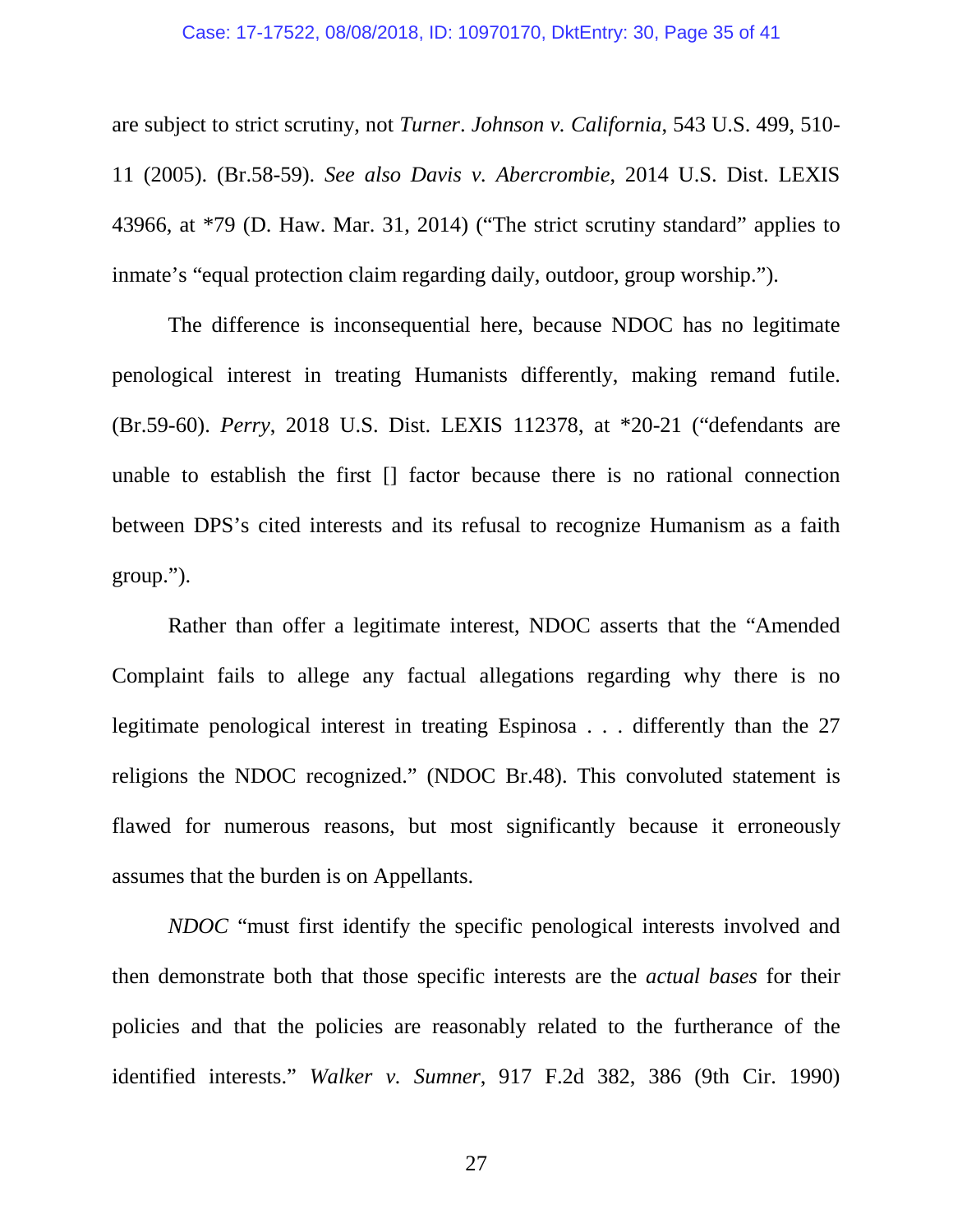#### Case: 17-17522, 08/08/2018, ID: 10970170, DktEntry: 30, Page 36 of 41

(emphasis added). If "*the prison fails*" to make these showings, the Court does not even "consider the other factors." *Ashker v. Cal. Dep't of Corr*., 350 F.3d 917, 922 (9th Cir. 2003) (emphasis added).

NDOC has not so much as *asserted* a single legitimate penological interest. The only inference made in its brief is that Humanism lacks "holy days" and "religious items." (NDOC Br.11, 49). Apart from being illegitimate interests, *supra*, at 21-22, NDOC recognizes Buddhism even though it has no "holy days," and no "mandatory requirements" for group worship either. (R.100).

Again, the *only* legitimate interest a state would have for denying Humanist meetings is lack of demand, *supra*, at 17-18, but NDOC allows groups as small as two to meet, and never once cited lack of demand as a reason for delaying and constructively denying Espinosa's application, nor has it cited demand to justify its *current and ongoing* discriminatory treatment of Humanists. (R.46)(R.54)(R.72-73)(R.109)(R.132).[9](#page-35-0) In *Perry*, the court held that the Equal Protection Clause was violated because there was no evidence "that size or demand played a role in DPS's refusal to recognize Humanism." 2018 U.S. Dist. LEXIS 112378, at \*20-21. The same is true here.

 $\overline{a}$ 

<span id="page-35-0"></span><sup>9</sup> Thus, it is irrelevant that NDOC generally considers "'[t]he number of inmates who would participate in the service'" (NDOC Br.10). *See Brown*, 17 F. Supp. 3d at 632 (it is not enough for religious programming policy to be "facially 'neutral'" when it is "not constitutionally" in "operation").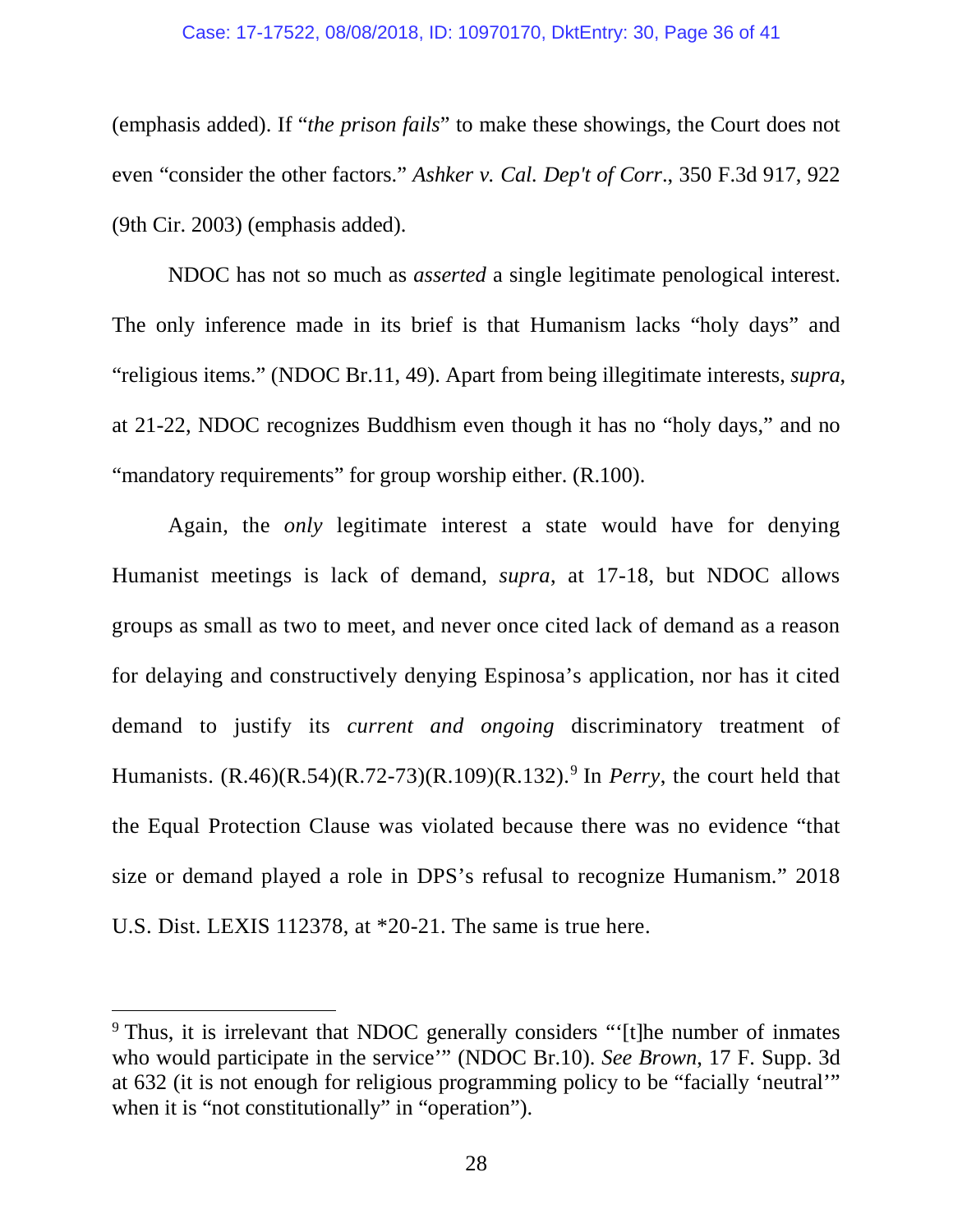And for this reason alone, remand would be futile because the asserted "penological interest" must "have actually motivated [the prison officials] at the time they enacted or enforced the restriction." *Hammer v. Ashcroft*, 512 F.3d 961, 968 (7th Cir. 2008). *See United States v. Ruiz-Gaxiola*, 623 F.3d 684, 696 (9th Cir. 2010) (finding remand futile where "[t]here is no explanation that the court could provide on remand and no findings consistent with the record before us that would allow us to conclude that the government has met its burden"). It is irrelevant that "discovery remained open" and "[Appellants] never filed a summary judgment motion" (as the deadline was still two months away). (NDOC Br.52). That Appellants planned to take depositions to bolster their case does not mean the record is insufficient now. Nor does it matter that "NDOC has not conceded the sincerity of Espinosa's beliefs." (NDOC Br.54). While relevant to a Free Exercise claim, sincerity is not a factor under the Establishment Clause or Equal Protection Clause. *See Perry*, 2018 U.S. Dist. LEXIS 112378 (no mention of sincerity); *AHA*, 63 F. Supp. 3d 1274 (same).<sup>[10](#page-36-0)</sup>

Because lack of demand was not a motivating factor at the time NDOC refused to grant the request within the 120-day window, and is still not an asserted justification, NDOC's actions could not survive any standard on remand. Should this Court nonetheless remand for fact-findings of demand, the Court should be

 $\overline{a}$ 

<span id="page-36-0"></span><sup>&</sup>lt;sup>10</sup> This argument also ignores the fact that AHA represents other Humanist members within NDOC. (R.18). *See Perry*, 2018 U.S. Dist. LEXIS 112378, at \*10.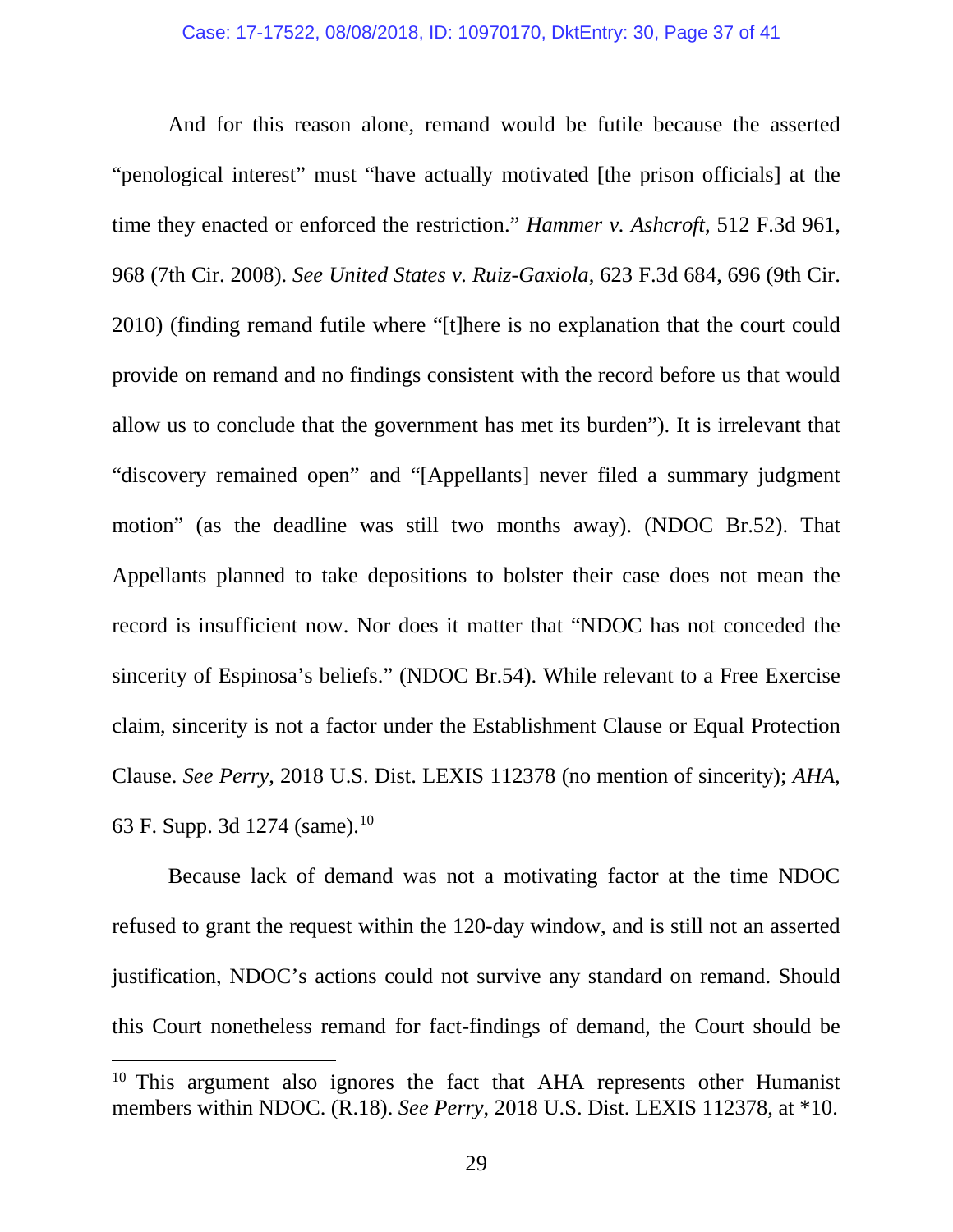mindful of the fact that NDOC's refusal to even recognize Secular Humanism as a Faith Group makes "it impossible to know how many inmates would have joined [an Atheist/Humanist] group." *Kaufman II*, 733 F.3d at 695-96. Therefore, in *Kaufman II*, the Seventh Circuit placed this onus on the *prison* on remand. The court stated that "[o]nly a credible survey of the inmate population, or the simple expedient of adding 'atheist, agnostic, or humanist' to the preference form . . . can resolve this uncertainty." *Id.* at 698.

#### **CONCLUSION**

<span id="page-37-0"></span>The Court must reverse. And because the undisputed facts lead to the inescapable conclusion that NDOC's discriminatory treatment of Humanists violates both the Establishment and Equal Protection Clauses, this Court should decide ultimate legal issues now to avoid prolonging the inevitable, and remand solely for a determination of the scope of relief.

Respectfully submitted this  $8<sup>th</sup>$  day of August, 2018.

 */s/ Monica L. Miller*  **MONICA L. MILLER** American Humanist Association 1821 Jefferson Place NW Washington, DC 20036 Telephone: (202) 238-9088 mmiller@americanhumanist.org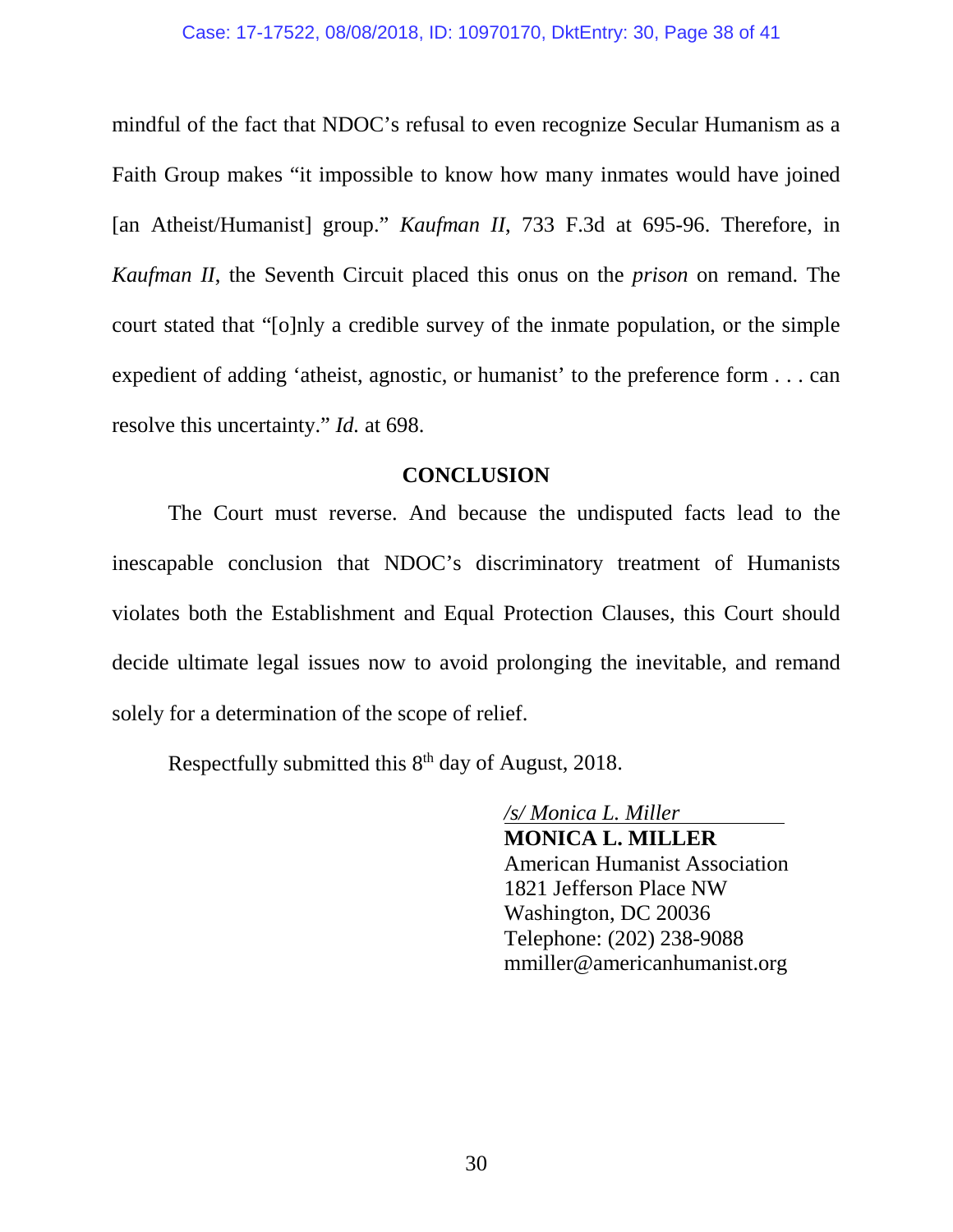Case: 17-17522, 08/08/2018, ID: 10970170, DktEntry: 30, Page 39 of 41

Kevin Benson Benson Law, LLC 123 W. Nye Lane, Suite 487 Carson City, NV 89706 Telephone: (775) 884-0838 kevin@bensonlawnv.com

*Attorneys for Appellants*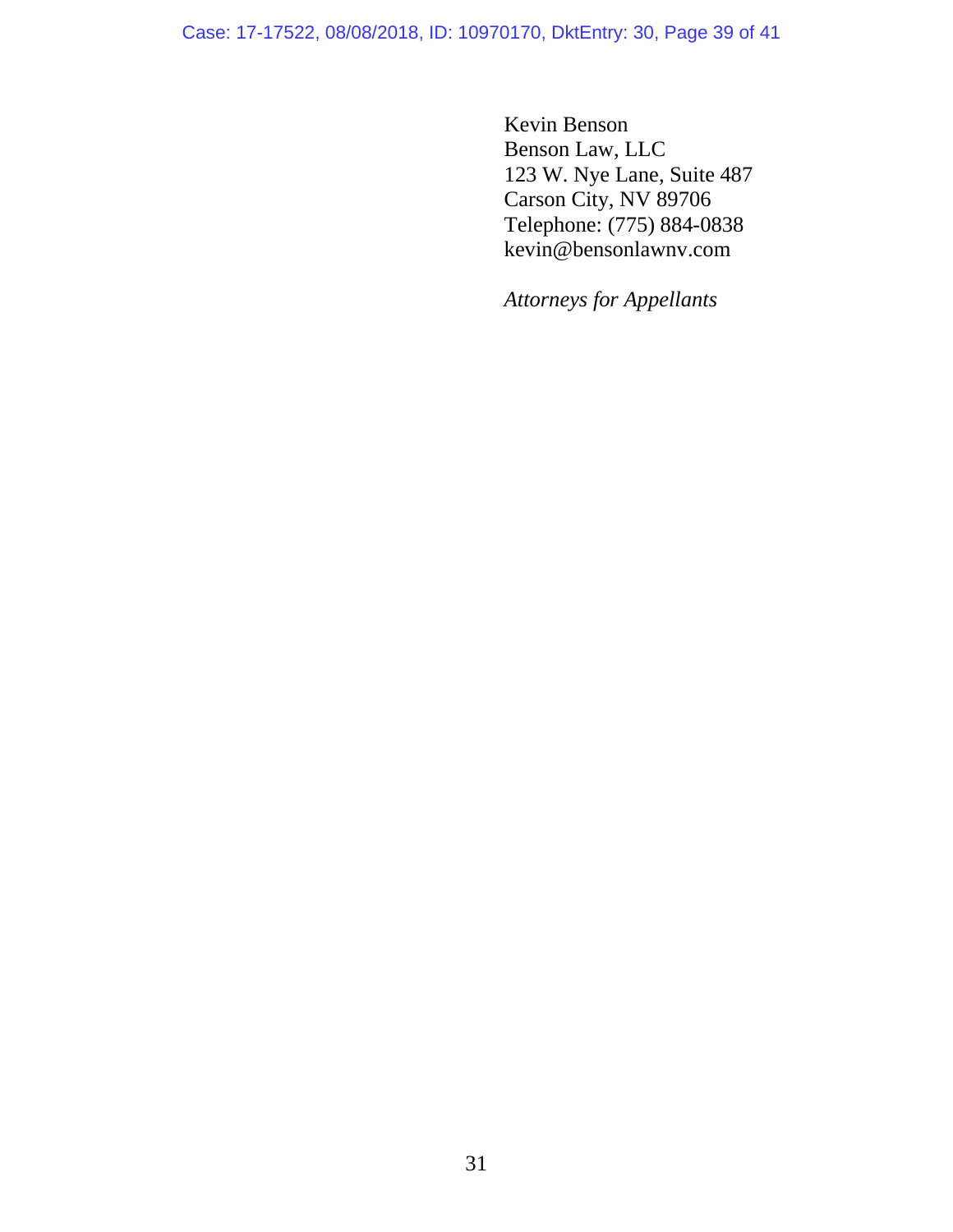### **CERTIFICATE OF COMPLIANCE**

Pursuant to Fed. R. App. P.  $32(a)(7)(C)$ , I certify that:

1. This brief complies with the type-volume limitation of Fed. R. App. P.  $32(a)(7)(B)$  because:

> this Appellant's brief contains 6,930 words, excluding the parts of the brief exempted by Fed. R. App. P. 32(a)(7)(B)(iii).

2. This brief complies with the typeface requirements of Fed. R. App. P.

 $32(a)(5)$  and the type style requirements of Fed. R. App. P.  $32(a)(6)$  because:

this brief has been prepared in a proportionally-spaced typeface using

Microsoft Word in 14 point Times New Roman.

Dated: August 8, 2018 */s/ Monica L. Miller*

**MONICA L. MILLER** American Humanist Association 1821 Jefferson Place NW Washington, DC 20036 Telephone: (202) 238-9088 mmiller@americanhumanist.org

*Counsel for Appellants*